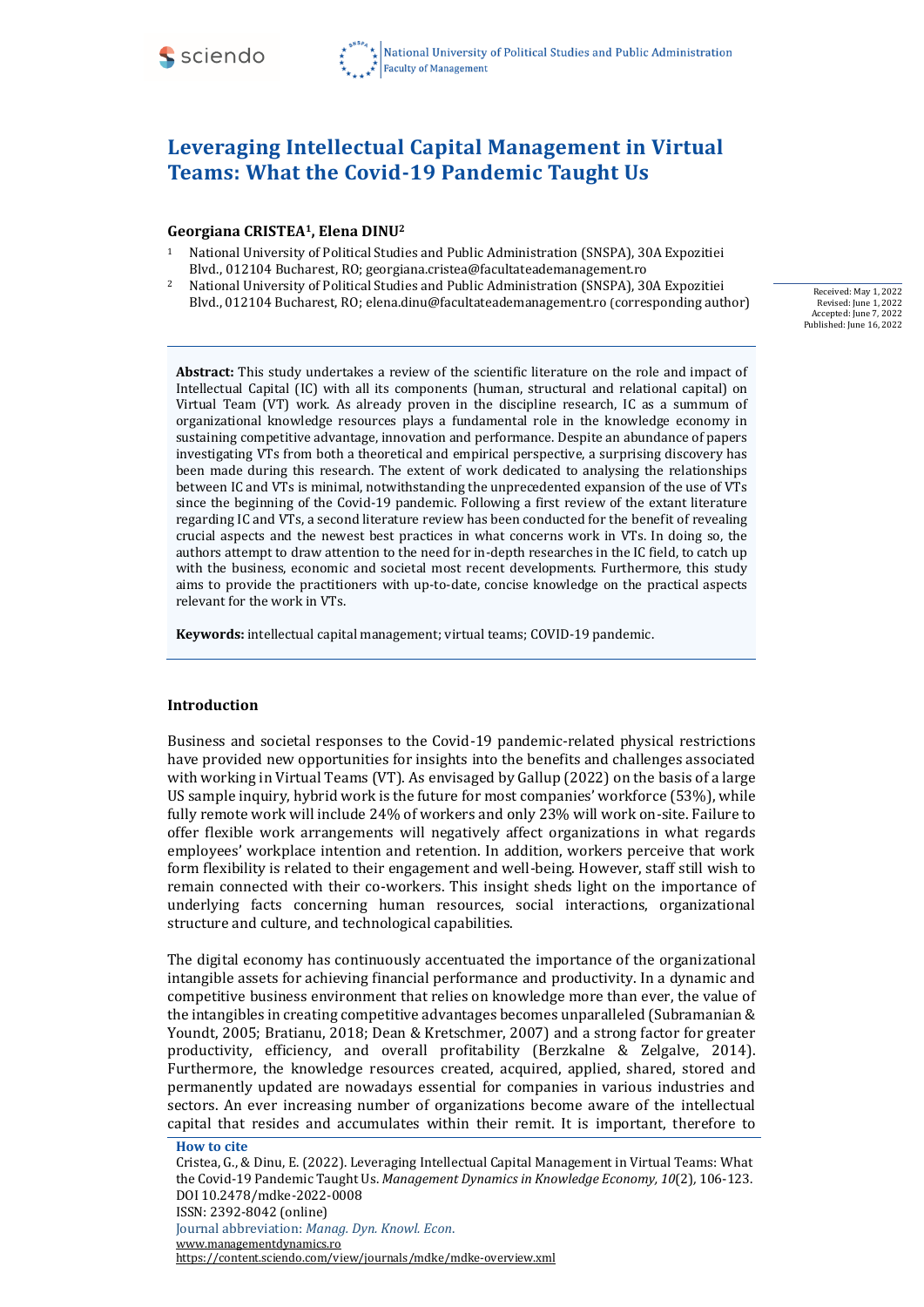understand and unveil how can organizations monetize on IC resources even in a nontraditional, virtual work environment. Nevertheless, the literature that addresses the relationship between IC and VTs appears to be scarce, as few studies have integrated the two research fields, by discussing how IC management can influence the value creation in virtual teams (e.g. Harvey, Novicevic, & Garrison, 2005; Suchan & Hayzak, 2001, Striukova & Rayna, 2008, Alavi & Tiwana, 2002).

As researchers hasten to catch up with the underlying rationale and the flourishing practices concerning the new virtual work arrangements in the Covid-19 pandemic context, the question arises as to how the conceptual framework that has been previously built fits the realities of the new normal. Apart from the expected academic interest, such studies aim to fill obvious knowledge gaps and to support practical managerial purposes. Many aspects concerning virtual teamwork and specific IC dimensions and elements such as work-related competences and know how, managerial approach, organizational culture, networking inside and outside organizational facilities, information systems, and so on and so forth are just starting to be empirically tested, therefore it is to be expected that the dedicated literature will proliferate. This study aims to take stock of the extant body of knowledge concerning the research on the topics of IC and VTs and their outcomes, and more specifically to identify and appraise to what extent the recent developments regarding the virtual workplace have confirmed the academic expectations. Moreover, the paper attempts to reveal the most recent best practices developed to facilitate and advance work in VTs.

#### **Conceptual framework**

*Intellectual capital* encompasses all the knowledge resources available to an organization, that can be valorised for various purposes (Buenechea-Elberdin, Saenz, & Kianto, 2018). IC is traditionally treated in the field literature as being shared between human, structural (organizational) and relational capital (Edvinson & Malone, 1997; Petty & Guthrie, 2000; Herremans, Isaac, Kline, & Nazari, 2011). The human capital refers to employees and executives, and includes the sum of employees' education, experience, competence, knowledge, skills, innovativeness, attitude, commitment, wisdom, and creativity (Bontis, 1998; Wang, Wang, & Liang, 2014). It represents the individual knowledge stock of an organization utilized to reach certain targets (Pablos, 2002). The human capital is the first dimension of the IC, because a highly skilled workforce can contribute to improve business processes, can make the company more competitive and valuable, and can contribute to the organizational development (Vătămănescu, Andrei, Dumitriu, & Leovaridis, 2016a). Structural capital is embedded in the entire organization (Pettie & Guthrie, 2000) and it is represented by the non-tangible organizational capabilities, organizational structure, organizational culture, routines, procedures, process manuals, strategies, information systems, hardware, software, databases, company images, patents, copyrights and trademarks (Bontis, 1998). It comprises all the valuable intangible assets that employees cannot take away when getting off work or leaving the organization (Edvinsson & Malone, 1997). Relational capital is the most complex dimension of the IC, because it consists of all the relationships developed between the internal intellectual resources and the external stakeholders and it speaks about the organizations as dynamic and open systems (Vătămănescu, Zbuchea, Pînzaru, & Andrei, 2016b).

Other authors put forward different dimensions of IC, such as "renewal capital" referring to innovative solutions, products and services available to the firm (Kianto, 2007, 2010), and "network–based capital" described as evolving from consistent interactions among human, structural and relational resources within complex and dynamic online social networks (Vătămanescu et al., 2016a). Relational capital becomes particularly relevant in the virtual environment and in networking contexts, as the social capital developed by individuals and organizations is the basis of numerous benefits (Nahapiet & Ghoshal, 1998) and the foundation for the knowledge creation and sharing. Virtual teams used to cater for the young generations' aspiration of mobility and flexibility in the workplace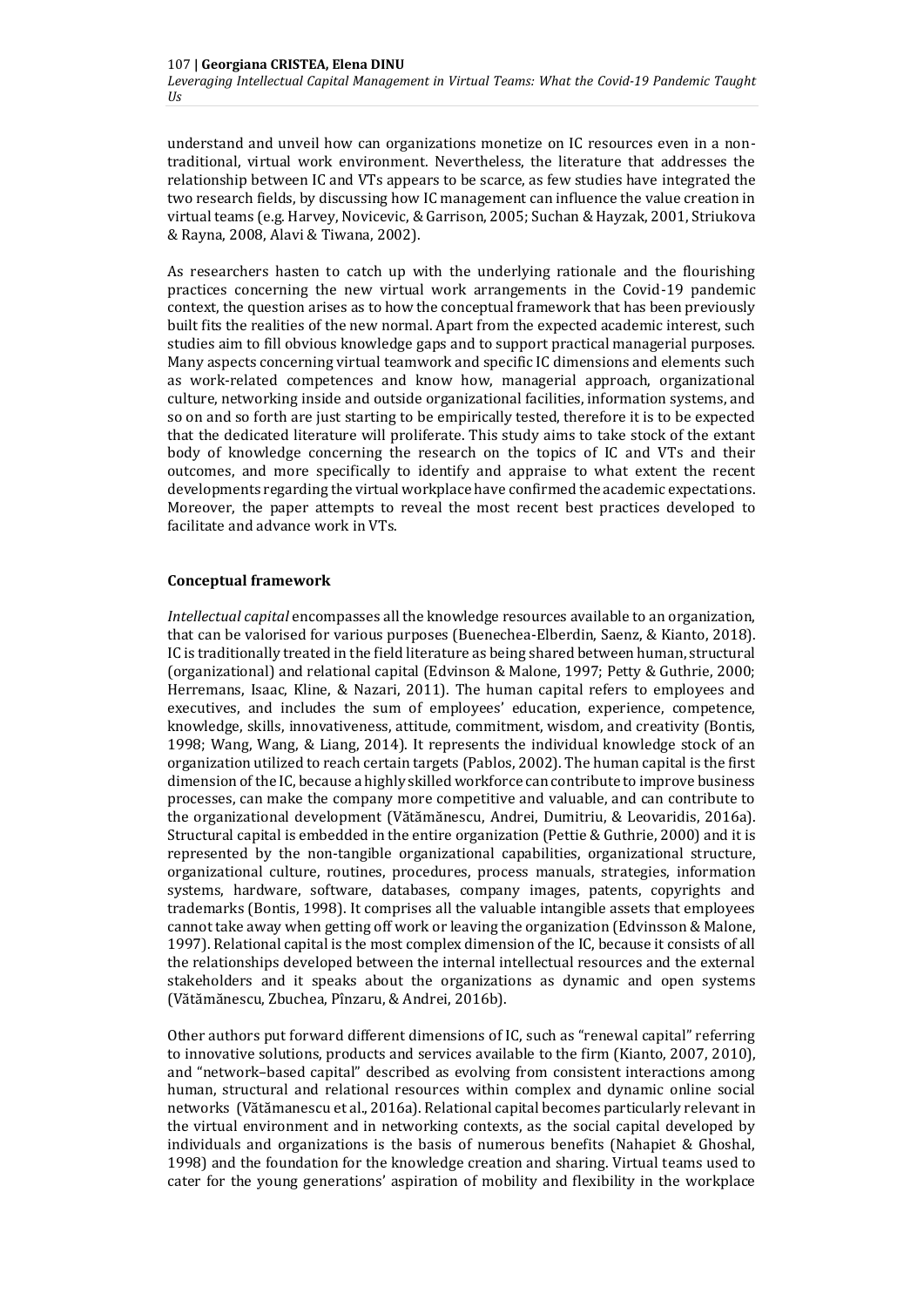(Cristea & Mitan, 2017; Großer & Baumöl, 2017), however, they respond currently to extended socio-economic needs, following the global healthcare crisis induced by the Covid-19 pandemic.

*Virtual Teams*. Despite being studied for decades there is no commonly accepted definition of VTs (Lipnack & Stamps, 1997, 2000). According to Henry, Le Roux and Parry (2021), there are so many overlaps in the literature between the terms *telework, distributed work, remote work and virtual work***,** that any knowledge worker could be called a teleworker and any organization is to a certain extent, virtual. As a consequence, the authors consider superfluous the attempt to any conceptual distinction. Nevertheless, they propose that the term "virtuality" should refer to interdependent work activities, in relation to which communication and coordination is mediated by ICTs. Furthermore, the authors posit that distributedness of work should be defined by the degree of geographical distance between places and the amount of time allotted to work in separated physical locations.

The academic literature has traditionally agreed on several characteristics of VTs, seen as groups of individuals (e.g. employees, collaborators, partners), geographically dispersed, who work together on common projects, and who use information and communication technologies (ICT) to reach their purposes. Technology enables synchronous and asynchronous communication and provides professional tools, thus VT leaders are expected to develop specific managerial abilities to interact on social networks, have a global way of thinking, capacity to adapt to multiculturalism, and be active online extensively (Trivedi & Desai, 2012).

VTs allow quick access abroad to talent (people) and resources (information and knowledge) with no boundaries (Serrat, 2017). Most of the literature on VTs has proposed that, given their peculiar structure and characteristics, leadership in VTs should consider delegating the power and the accountability between team members (Kirkman, Rosen, Tesluk, & Gibson, 2004), therefore the Leader-Member-Exchange concept (LMX) (Gilson, Maynard, Jones Young, Vartiainen, & Hakonen, 2015) embodies important aspects in the IC-based research, giving particular relevance to human and relational capital. From the structural capital perspective, VTs have flat hierarchies, to facilitate access to information, process flow with fewer boundaries and frequent exchanges between the team members. As a consequence, clear rules, procedures, standards and routines are required, to achieve the set goals and to avert the limitations of the lack of face-to-face interaction, and to prevent misunderstandings (Hoch & Kozlowski, 2014).

Extensive (theoretical) research has been dedicated to VTs, stressing their limitations and advantages, but few empirical studies were able to prove various assumptions (Malhotra, Majchrzak, Carman, & Lott, 2001).

# **Methodology**

The present study has reviewed the academic literature dedicated to the concepts of virtual teams and intellectual capital management, with the purpose to reveal the recurrent variables associated with these concepts. To this end, a search has been conducted in the Web of Science (WoS) and Scopus data bases using the terms ''Intellectual capital AND virtual teams". The inclusion criteria comprised articles published in journals, written in English, in the fields "Management", "Business", "Multidisciplinary Sciences", "Behavioral Sciences" and "Sociology". This search has returned only 10 results in WoS and 8 in Scopus, of which 3 papers in WoS and 1 in Scopus have been excluded after examination of their abstract and content. The 7 remaining articles, retrieved in both data bases were all but one published before the beginning of the Covid-19 pandemic. The authors aimed next at identifying and analyzing the most recent literature on the topic of work in Virtual Teams in the context of the Covid-19 pandemic, which offered the occasion of a reality check for the theories previously advanced, as individuals, organizations and countries had to switch suddenly from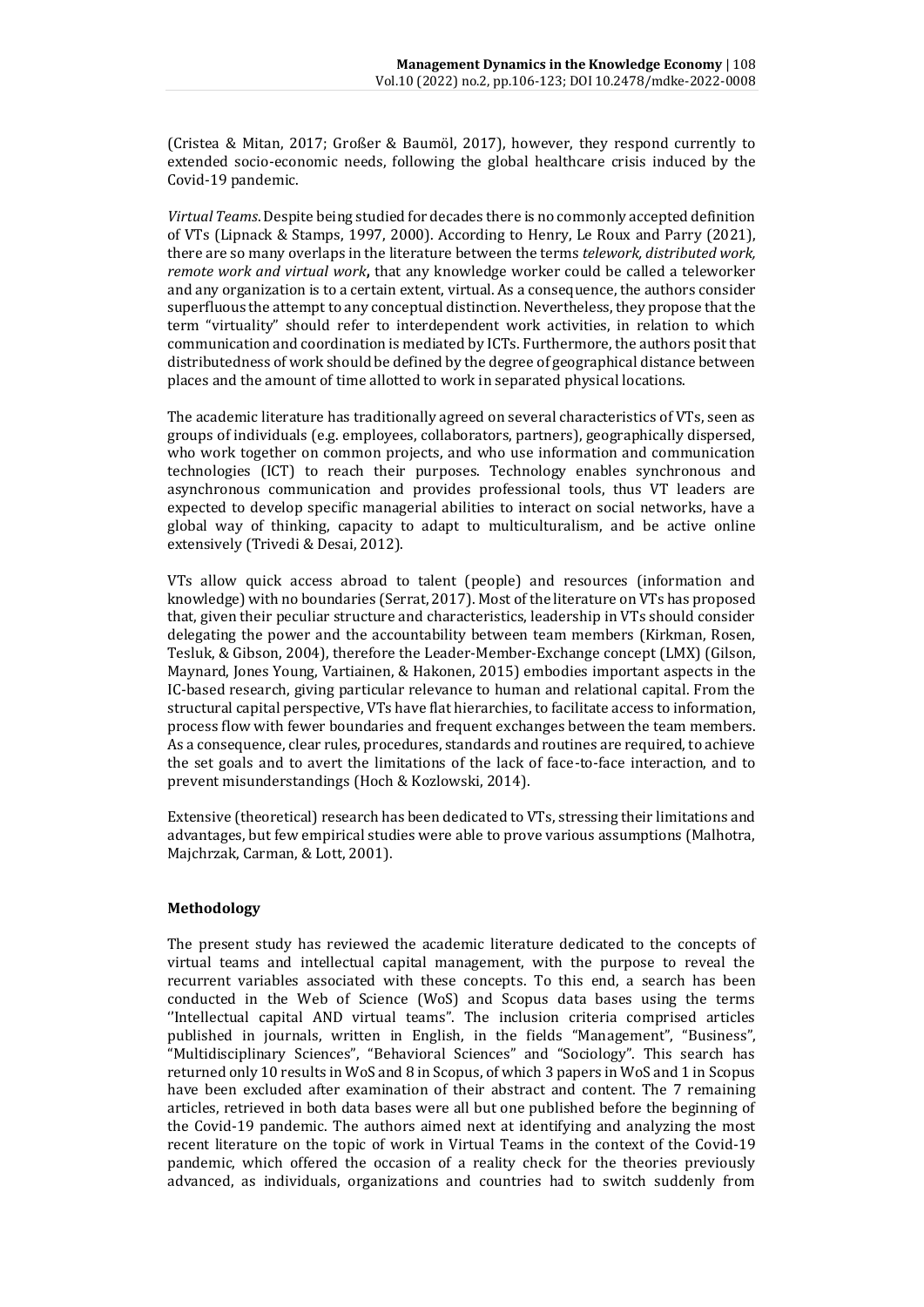traditional to virtual interactions due to the global crisis that ensued. A second search concerning VTs was run for the period 2020-2022. Since all societies and organizations had to get accustomed on short notice with virtual work forms at unprecedented rates, this situation has been duly reflected by researchers. As a consequence, 113 articles have been identified and analyzed in the end (including the 7 articles selected during the first search).

# **Findings and discussion**

# *Intellectual capital management in virtual teams*

The literature on the topic of IC management in VTs is very limited. Seven journal articles have been identified, out of which two propose theoretical frameworks for organizational IC employment in the leadership of internationally dispersed teams (Van Zyl & Hofmeyr, 2021; Sarker, Sarker, Kirkeby, & Chakraborty, 2011) and measurements for IC and knowledge management impact in e-collaborations, respectively (Capece & Costa, 2009). The body of work is just starting to extend, following the recent publication of research conducted during the Covid-19 pandemic. Previous literature has pointed to the role of IC and particularly social or relational capital on VTs achievements. Gao, Guo, Chen and Li (2016) proposed that by harnessing the benefits of IC and especially social capital, the performance of knowledge collaboration in VTs increases. In the same vein, Dissanayake, Zhang and Gu (2015) have posited that VT performance is significantly affected by a team leader's social capital and the team experts' IC. Vorakulpipat, Rezgui and Hopfe (2010) have stressed the value of IC and especially social capital for knowledge creation in VTs. The newest empirical research by Radonić, Vukmirović and Milosavljević (2021) has asserted a significant positive influence of the teleworking model on all IC components – human, structural, relational and innovation capital - in the Serbian ICT sector during the pandemic.

Related literature on IC, dispersed teams and the use of ICT has provided additional relevant knowledge on the topic. While studying a large group of Italian R&D managers working in international teams in the field of manufacturing, Mazzucchelli, Chierici, Tortora and Fontana (2021) have confirmed that social capital and IT play a crucial role in strengthening knowledge sharing and innovation capabilities in SMEs with geographically distributed teams. These results are in line with those of Kucharska's (2021) work, which has established in the framework of a large empirical research across industries and sectors in Poland, that transformational leadership which is focused on innovativeness and management of knowledge processes leads to development of all IC elements. Furthermore, sharing tacit knowledge in a voluntary manner positively impacts human and relational capital growth in various sectors (IT, construction, high education, healthcare). An organizational learning culture which encourages formal knowledge processes significantly affects structural capital in the IT industry. Similarly, a research concerning the top innovative companies in the world, competing in the context of Industry 4.0 revolution which blurs the lines between the physical and the virtual world, has revealed the impact of human capital efficiency on a firm's performance and the importance of strategies to acquire new competencies and skills for an organization's innovativeness (Li, Nosheen, Haq, & Gao, 2021).

# *Virtual teams dimensions*

VTs are considered in the academic literature from the dimensions of geographical dispersion (global vs. local), relation to an organisation (inter- vs. intra-organisational), continuity range (temporary to permanent) and virtuality range(virtual, hybrid, or faceto-face). Unlike previous VTs, the ones that spread during the Covid-19 pandemic tend to be local, have a low degree of diversity and are hybrid by default (Chamakiotis, Panteli, & Davison, 2021)*.*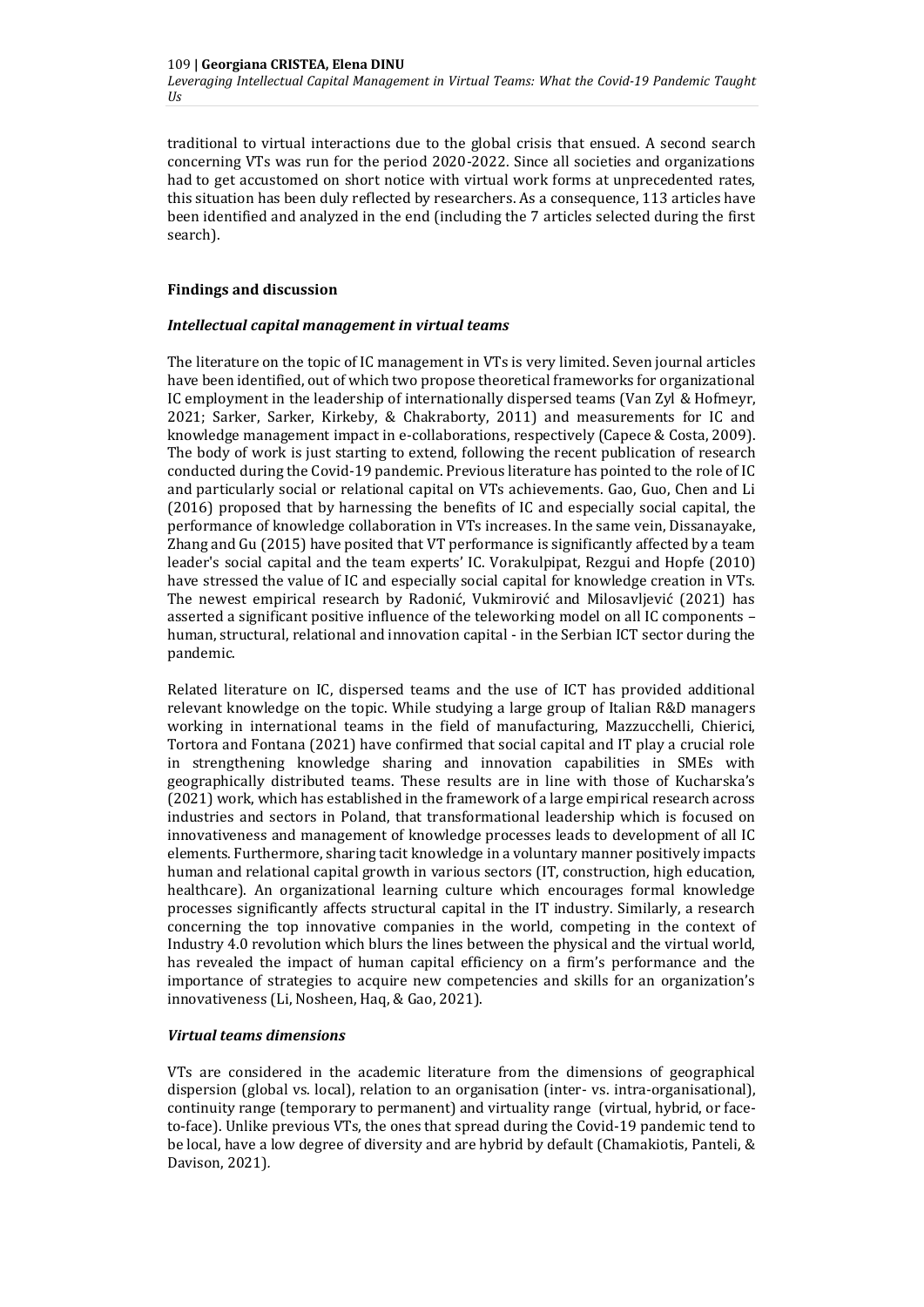According to Isaac, Herremans and Nazari (2017), virtual work models offer greater flexibility for both individuals and organizations, empowerment of team members, competence outsourcing options, easier connections to suppliers and consumers, administrative cost cuts, reduce environmental impact, boost regions with poor infrastructure and employment rates, allow convenient integration of disabled persons. Morley, Cormican and Folan (2015) see both advantages of working in the virtual space (technology enables communication, recording, contacts, etc.), time and structure flexibility, knowledge access and diversity, as well as disadvantages (lack of personal contact, restricted tacit knowledge sharing, potential for misinterpretation and conflicts, cultural differences).

The academic works on VTs abound in proposing and analyzing various structures, forms, functions and work practices in what concerns flexible work types in the virtual environment, in dispersed teams at global and local levels, in corporations and SMEs, in a variety of industries, from numerous organizational and cultural perspectives, positing various challenges and success factors. As Abarca, Palos-Sanchez and Rus-Arias (2020) have identified during a structured literature review, the main themes in respect of VTs refer to leadership, tasks, trust, communication, cultural diversity, cohesion, distribution, performance and empowerment. Maznevski and Chudoba (2000) have built a theoretical framework that describes the global VTs' dynamics and effectiveness bases, and comprise structural characteristics concerning organization, task and technology, and decision processes regarding information gathering, problem solving, idea construction, decisionmaking and commitment.

According to Handke, Klonek, Parker and Kauffeld (2020) VT success factors include effective leadership input and empowerment; effective communication and coordination; maintaining trust; effective technology, information, culture and performance management; adaptation. On the other hand, there are also challenges, pertaining to five categories: geographical distance (affecting motivation, awareness, trust, informal communication), temporal distance, perceived distance (symbolic/identity), complex inter-dependent tasks, leadership issues, the configuration of dispersed teams and diversity of workers (related to finding common ground, mutual knowledge, sociocultural distance, work culture) (Morrison-Smith & Ruiz, 2020). Gao et al. (2016) stressed the importance of IC, social capital and network characteristics on knowledge collaboration performance, such as network density, connection strength, collaborative atmosphere and culture, but also individual collaborative intention and capacity.

# *Leadership*

The relation between leadership functions and forms, and technology has been examined from four perspectives by Larson and DeChurch (2020), namely technology as context, technology as sociomaterial, technology as creation medium, and technology as teammate. Consequently the authors have identified several implications for leadership, such as the need to compensate for a deficit in affective and cognitive dimensions; shaping technology practices, where human oversight is prominent. Based on the fact that technologies supporting VTs allow for more fluid structures, membership and non-formal leadership, the authors posited that shared leadership may work better in VTs. Distributed leadership in VTs is seemingly a matter of large consensus in the academic literature, justified by their dynamic, collaborative and dispersed nature.

Various studies confirm the importance of relational, human and structural capital in the VTs' effectiveness. In a 2007 study, Malhotra, Majchrzak and Rosen recognized among the effective leadership practices in VTs increasing empowerment and visibility of team members, building trust through communication enabled by ICT, appropriately managing diversity, managing the virtual work cycle, and monitoring team progress with technology support. Recent works underline current themes in VTs' leadership, e.g. e-Leadership dedicated to well-being, to enhancing engagement, trust and relationships, and for encouraging creative performance and innovation (Chamakiotis, Panteli, & Davison,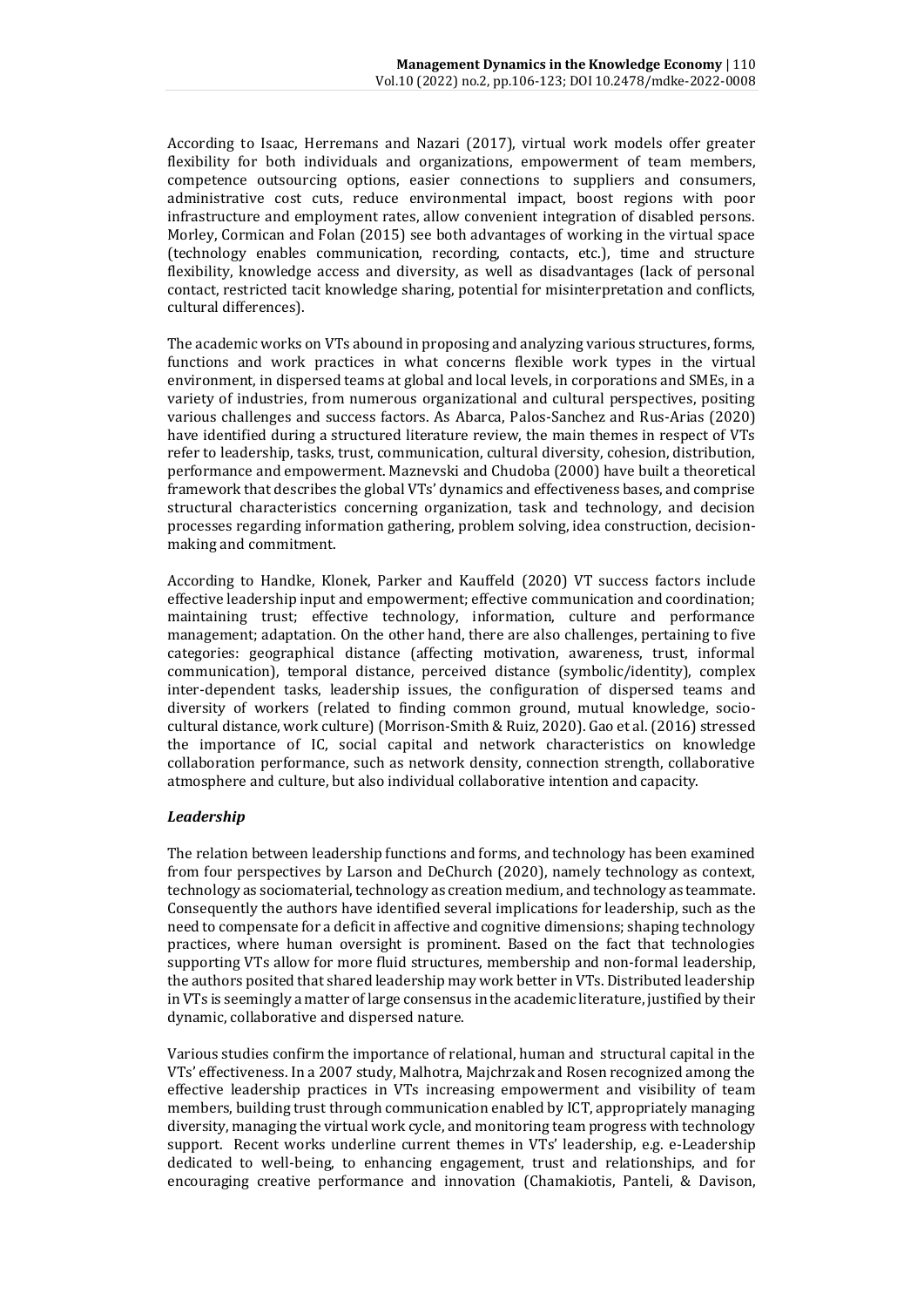2021)*.* In the wake of the Covid-19 pandemic, researchers have also stressed the role of team level leadership, communication, flexibility and supportive mechanisms for VT performance in crisis situations (Kilcullen, Feitosa, & Salas, 2021), as well the importance of explaining the new reality, sustaining the corporate culture and trustworthiness, upgrading communication practices and techniques, encouraging shared leadership, performing periodical alignment audits (Newman & Ford, 2021).

The distinction between task oriented (defining roles, responsibilities, objectives, monitoring) vs. relationship-oriented leadership (focus on relationships with team members and well-being) has been analyzed by Batirlik, Gencer and Akkucuk (2022) through focus group interviews. The results showed that the most recurrent topics inside the three VTs were authoritative leadership, quality of knowledge, team size, and personal well-being. Bizilj, Boštjančič and Sočan (2021) have found a higher statistical significance of the leaders' self-perception in carrying out their functions, than the employees' perception, and proposed that the leaders' previous experience in virtual leadership impacts the team members' perception of their effectiveness. At the same time, eleadership is influenced by the digital communication skills.

Having conducted interviews within a global corporation Van Zyl and Hofmeyr (2021) have revealed how inclusive leadership styles (participative, empowering and nonformal) and the quality of exchanges between team members influence connectedness through common goal orientation, providing partnership for team members' development, building trust, facilitating participation, coordinating, while team members affect connectedness through trust, respect, commonality, frequent exchanges, and engagement. Their results suggest that less formal and frequent exchanges increase pragmatism by encouraging ongoing conversation and increase connectedness by building relationships and reducing perceived distance.

#### *Trust*

The topic of trust in VTs has been extensively covered in the inter-disciplinary academic literature as a crucial condition for team effectiveness and performance, as well as a quintessential factor for knowledge sharing (Jarvenpaa & Leidner, 1999; Pinjani & Palvia, 2013; Alsharo, Gregg, & Ramirez, 2017). Research has pinpointed the inextricable link between trust and informal exchanges between team members, which are nurtured by and affect the human and relational capital. Nemiro (2016) identified connection as one of the most important factors for creativity in VTs. Further on, connection is composed of task connection, expressed through commitment and goal clarity, and interpersonal connection, which comprises information sharing, personal bond and trust. Lippert and Dulewicz (2018) investigated the relationship between trustworthiness and global VT performance in a study with a highly significant model fit - which explained 75.7 per cent of the variance - that trustworthiness is an essential factor**,** accompanied by interpersonal communication, commitment and cross-cultural communication style. The relationship between knowledge sharing and trust has been confirmed by Alsharo et al. (2017), however, the authors found that, while trust positively influences VT collaboration, it does not have a significant direct effect on team effectiveness.

Trust and tacit knowledge sharing are grounded on professional familiarity, which is based on information available to team members about the work-related competences and abilities of their co-workers. While this characteristic was found to positively influence information elaboration and subsequently team performance, personal familiarity was not. The latter describes the team members' knowledge about the values, attitudes, beliefs and personal situation of their teammates. Nevertheless, personal familiarity's significance increased in VTs (Maynard & Gilson, 2021). From a different perspective, Flavian, Guinalíu and Jordan (2022) examined the leaders' traits impact on trust and established that, while the leader's gender does not affect trust in VTs, the leader's personality (extroversion vs. neuroticism) does.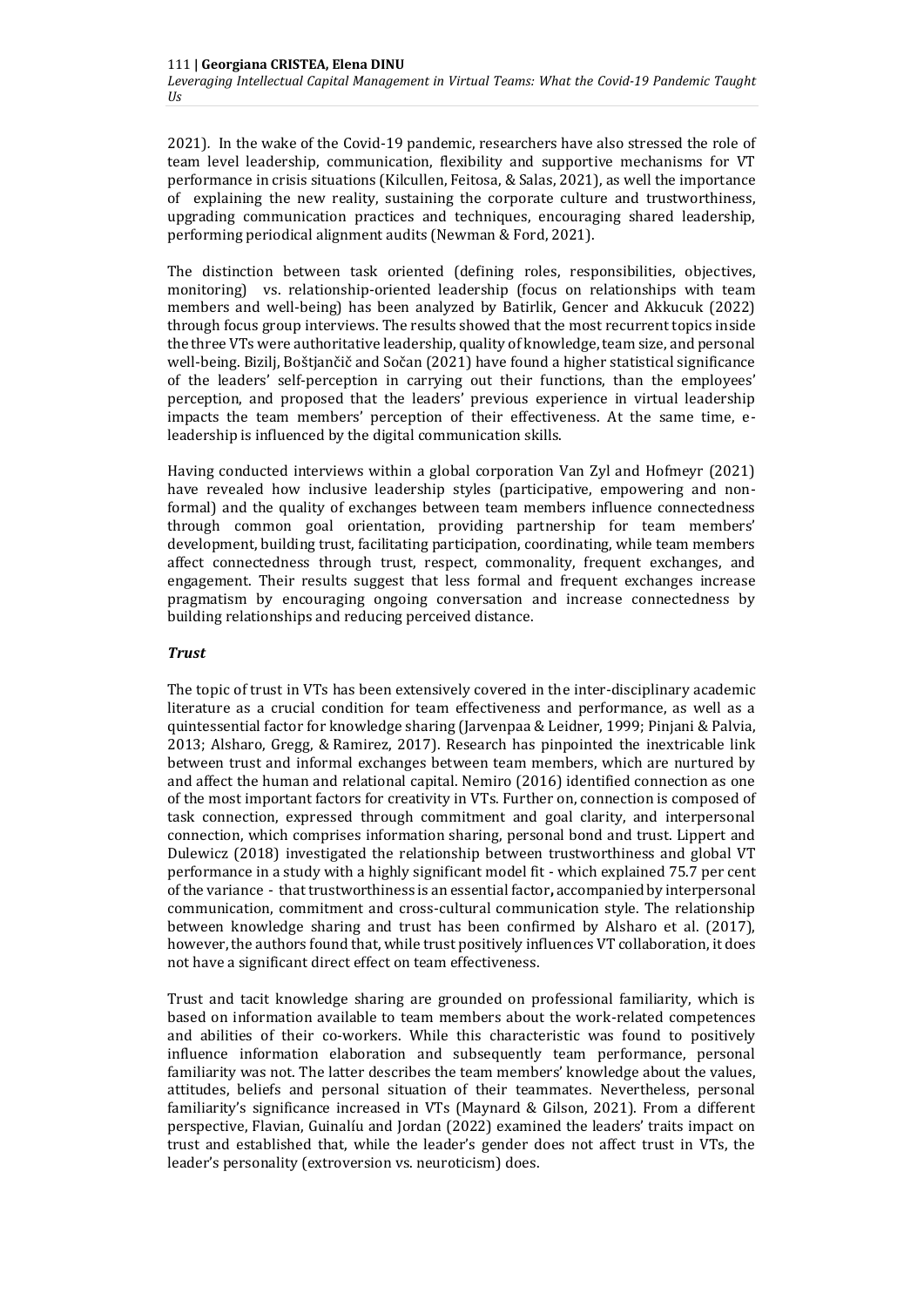While mapping "the geography of trust", Javidana and Zaheerb (2021) revealed that trust is seen as an essential value by all participants in global teams. Despite this though, how trust is assessed in a diverse team depends mainly on the cultural background and additional individual factors. Social and effective communication, trustworthy behaviors, coping with technical uncertainty and positive leadership have been found to enhance trust in VTs (Alsharo et al., 2017). Furthermore, leaders can encourage trust through both affective (inclusiveness, commitment, collaboration) and cognitive means (common goals, clear roles, boundaries and norms) (Dinh, Reyes, Kayga, Lindgren, Feitosa, & Salas, 2021).

# *Communication*

Communication is another topic of interest in VTs, as it is directly linked to trust, knowledge sharing, organizational culture and performance (Jarvenpaa & Leidner, 1999; Alsharo et al., 2017) and effective communication is one of the challenges associated with virtuality (Morrison-Smith & Ruiz, 2020). In the context of worker switching from office work to VTs during the Covid-19 pandemic, Vătămănescu, Dinu, Stratone, Stăneiu, and Vintilă (2022) have established within an empirical research a strong connection between communication and team culture, as well as team performance in VTs, which in turn is conducive to satisfaction with team work. At the same time, confirming pre-pandemic expectations, Brucks and Levay (2022) have undertaken both a laboratory study and a field experiment concerning the impact of communication media on creative collaboration in VTs from several countries, and established that videoconferencing inhibits the production of creative ideas. The authors posit that idea generation is impeded, as the cognitive focus is reduced by the communicators' focus on the screen. Additionally, it has been found that conversation coordination is also hampered by online media, as speakers cannot make eye-contact. Nevertheless, no differences have been confirmed between faceto-face and VT communication in other contexts.

#### *Performance*

Recent studies have focused on the VT performance, confirming that performance is positively impacted by task- and relationship-oriented leadership [\(Bartsch,](https://www.emerald.com/insight/search?q=Silke%20Bartsch) [Weber,](https://www.emerald.com/insight/search?q=Ellen%20Weber)  [Büttgen, &](https://www.emerald.com/insight/search?q=Marion%20B%C3%BCttgen) [Huber,](https://www.emerald.com/insight/search?q=Ariana%20Huber) 2021). Behavioral cultural intelligence (verbal and non-verbal actions) significantly influences team effectiveness analysed through the communication, performance, role clarity, collaboration and trust dimensions (Mangla, 2021). Maurer, Bach and Oertel (2022) have also stressed that team cohesion and identification with the team, as well as flat hierarchies and self-managing processes positively influence VT performance.

In a highly insightful research that used quantitative analysis supplemented by qualitative analysis of the UK NHS' work during the Covid-19 pandemic, Hargreaves, Clarke and Lester (2022) have established that VT performance affects and is affected by knowledge sharing (facilitated by digital tools), leadership, trust, technology acceptance, social capital and communication. The authors have confirmed that technology acceptance is higher when team members perceive digital tools as easy to use and useful. Nevertheless, access to information might be precluded for employees that were not involved in the VT meeting, if the information is not documented/stored and therefore the method of sharing is relevant.

Despite being initially apprehensive, most of the staff quickly adopted the digital application as a reliable and convenient way for knowledge sharing. Technology was quickly embraced and embedded in the team's culture. The e-leadership was accepted as necessary during the public health crisis. The vast majority of the staff did not perceive the use of digital tools as impeding communication, while others (cca.1/3) indicated a preference for face-to-face interaction. In what concerned social capital and trust aspects, 1 in 5 respondents found it more difficult to speak up in virtual meetings or to read the audience. Interestingly, once again most people agreed that access to senior staff was easier during the VT meetings, and the meetings were more efficient and productive.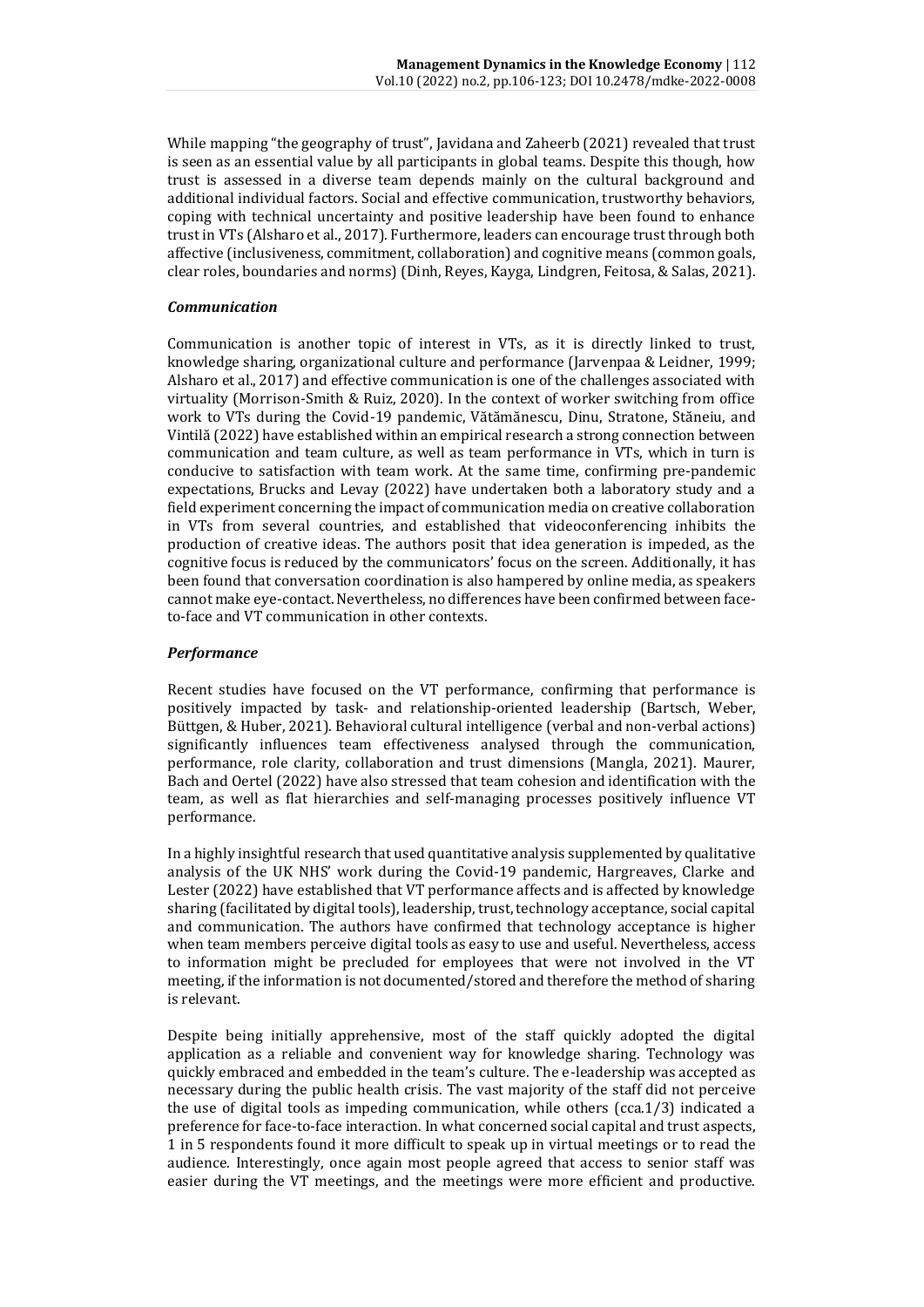Results indicate that introverted, shy people or individuals with less technical skills may be reluctant to speak up or may require training in using the technology.

# *Well-being*

Chumg, Cooke, Fry and Hung (2015) have stated that the employees' well-being plays a crucial role in VTs for sharing both tacit and explicit knowledge, and it is dependent on the social capital development. Chaudhary, Rohtagi, Singh and Arora (2022) have found that three core e-competencies of leaders (e-communication skills, e-change management skills and e-technological skills) impact the employees' wellbeing during the COVID-19 pandemic. Also, emotional intelligence significantly moderates the association of leader's e-competencies and the wellbeing of employees.

There is a considerable number of papers discussing well-being related aspects in VTs, as the Covid-19 pandemic restrictions added to the previously identified issues (Morrison‑Smith & Ruiz, 2020; Mangla, 2021; Murphy, 2021; Chaudhary et al., 2022). Soga, Bolade-Ogunfodun, Mariani, Nasr and Laker (2022) have exposed, following a systematic literature review the flexible working practices' (remote work, spatiotemporal work, on-demand and self-directed) possible downsides, namely impacts concerning wellbeing, family, gender, social profile, boundaries, technology, finances, business, power, leadership, and workplace. In addition to factors specific to VT membership such as dispersion (location/time/culture/language-wise), solitary work, communication and collaboration challenges, prolonged worktime, performance related issues, job insecurity, uncertainty due to COVID-19 may negatively impact employees' psychological well-being (Chai & Park, 2022). Murphy (2021) has envisaged that female employees will suffer the most because of the flexible work arrangements availability, e.g. by switching the balance work-family life and due to employment gaps that could hinder their career development. Another category that could be affected is the younger professionals, as they do not have the work experience to be completely self-reliant and it could prove more difficult for them to get promotions. Additionally, as businesses will start cutting office-related costs, they might be reducing payment for employees also, or cutting health and safety benefits. In Facebook' s case, for example, employees previously got compensations for moving to expensive areas near its HQs, while in case of remote work payment has been decreased.

Qin, Yam, Chen, Li and Dong (2021) posited that talking about the COVID-19 pandemic with VT members hurts teams by decreasing team creativity. A different view has been taken by Redlbacher and Hattke (2022) as the authors confirmed through their research that digital meetings have peculiar characteristics, acting as process constraints, which inadvertently facilitates creative collaboration and consequently stimulate innovation. Moreover, Golden (2021) advanced the view that when it comes to the work-family roles, workers could have either a segmentation or integration preference, by the way they separate or combine the two roles. Tactics for establishing work-family boundaries in teleworking can cover physical, behavioral, temporal or communication dimensions e.g. maintaining a separate workspace, where possible; using technology creatively, separating communication lines and logging off after work hours; establishing work/family separation routines and scheduling activities correspondingly; setting expectations with office personnel and family members about availability and preventing interferences; etc.

#### *Knowledge management in virtual teams*

Knowledge management challenges in VTs may revolve around sharing tacit knowledge, as not all members may feel incentivized to participate in it (Kauppila, Rajala, & Jyrama, 2011). A case study showed that the company benefited from creating VTs for knowledge sharing, but the knowledge flow did not work both ways for certain categories of employees. Unlike the knowledge activists that got recognition and did not require supplementary monetary rewards, other employees might have perceived knowledge possession as power and could have been better stimulated through tangible rewards to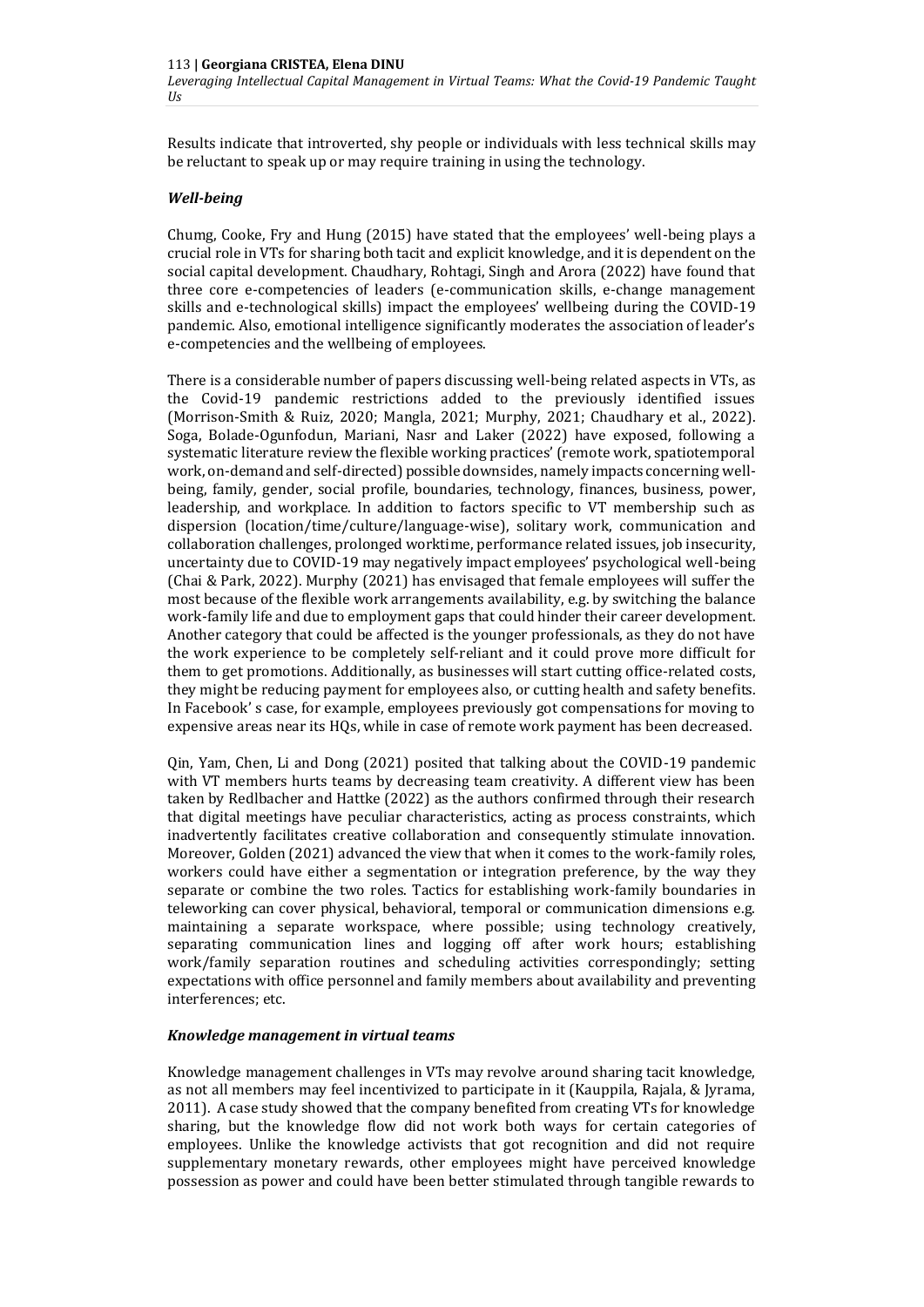share it. According to Davidaviciene, Al Majzoub and Meidute-Kavaliauskiene (2020) empirical results showed that several factors have a direct effect on knowledge sharing in VTs in the UAE IT industry, namely culture, motivation, conflict, ICT, trust, and leadership. Pinjani and Palvia (2013) suggested a positive association between knowledge sharing in GVTs and trust, while task interdependence and collaborative technology moderates its relationship with deep-level diversity (attitudes, values, preferences) among team members.

Older studies have repeatedly stressed that ICTs are more adequate to support exchanges of explicit knowledge, but are deficient in conveying tacit knowledge, which provides context and insights through narratives, emotions and intuition (Paul, 2006). Despite this, the author exemplified an effective use of technology in collaborative healthcare activities, which linked explicit and tacit knowledge, by facilitating knowledge creation, discovery and transfer for the benefit of patients. The impact of inadequate or insufficient tacit knowledge sharing has been indicated as a major risk by Reed and Knight (2010), but this is not dependent on geographical dispersion. Such issues might be involved in the results obtained by Hung, Cheng, Hou and Chen (2021), who found that industrial classification (high vs. low-tech) moderates the relationship between cognitive proximity (the extent to which knowledge is shared) and knowledge absorption, as well as between institutional proximity and knowledge contribution in high-tech sector VTs, where competition is high.

Vorakulpipat et al. (2010) stressed the value of IC and especially social capital for knowledge creation in VTs. Nevertheless, confidentiality and intellectual property rights were invoked as an impediment for knowledge sharing. Cao, Xu, Liang and Chaudhry (2012) have confirmed similar findings in respect of the transferring of tacit knowledge in e-business VTs of Chinese enterprises. The team task and job engagement have a positive influence on the effect of knowledge transfer and plays a partial intermediary role in the tacit knowledge transfer process.

The sudden shift to virtual or hybrid working structures in the Covid-19 pandemic context may impact the social nature of (informal) learning at work, as the tacit knowledge sharing plays an important role to this end (Zajac, Randall, & Holladay, 2021). The authors recommend as counter-measures: creating opportunities for spontaneous connection e.g. virtual coffee breaks; ensuring virtual mentoring and knowledge sharing forms; increasing access to online development opportunities; capturing lessons learned through debriefs. Cheng, Kolbe, Grant, Eller, Hales, Symon, Griswold and Eppich (2020) have underlined the importance of creating virtual psychological safety and social presence in teams, by using inclusiveness, validation, normalization and sharing personal experiences to facilitate familiarity, and keeping group size limited. Leading by example is very helpful, and the executives should make use of appropriate mechanisms and tools (e.g. emails, podcasts, social media) to reach and engage the employees no matter their location.

# *Best practices*

Gibson and Grushina (2021) proposed that strategies to augment effectiveness in global VTs include formalization of objectives and structure, establishing identity, reaching across cultural differences, conflict resolution, instituting technology repertoires and sustaining vitality. Krehl and Büttgen (2022) have revealed that managerial collaborative problem-solving practices, relational and empowering leadership, enhanced communication and building a culture of trust were effective practices in a crisis situation induced by the Covid-19 pandemic. According to Whillans, Perlow and Turek (2021) team work requires core activities i.e. task, process, and relationship interactions that need adjustments to ensure effectiveness in the virtual (vs. collocated) environment. In this respect, task-related interactions can be enhanced by: using asynchronous technologies with IM functions to provide feedback and engage in informal exchanges; preparedness and reflection on the meeting's topics; higher engagement through videoconferencing; more relaxed communication rules; more frequent process-related interactions to avoid tedious and time consuming activities. Relationship-related interactions should focus on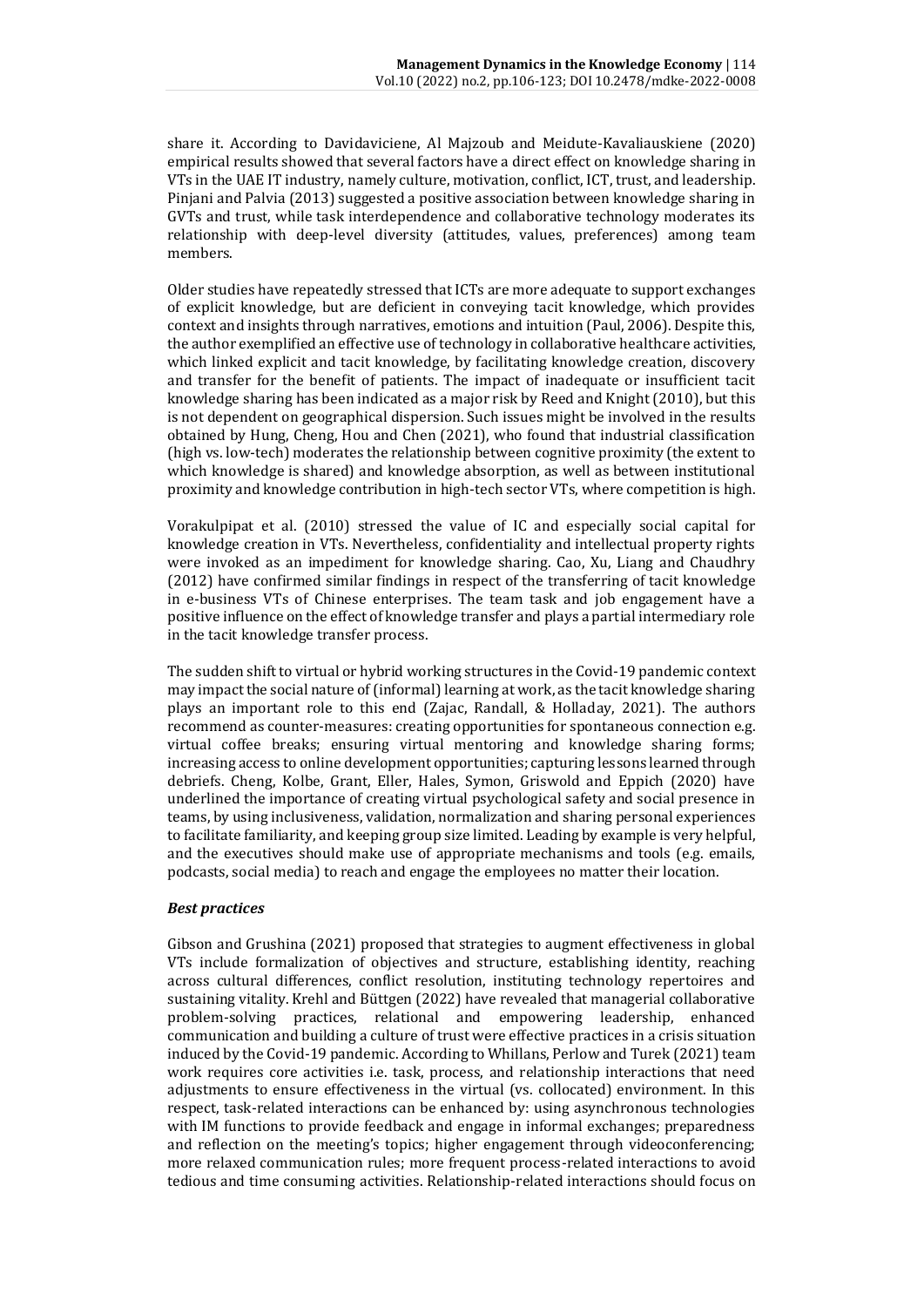increased connectedness; augmented emotional cohesion; scheduling dedicated virtual meetings for informal exchanges, to allow people to catch up on significance of events.

Among the companies committed to workplace flexibility even before the pandemic, Spotify has permanently extended to its employees the *Work From Anywhere Program*  since the beginning of the Covid-19 pandemic and this has become a strategic choice for the future of work within the company (Spotify, 2021). Staff can choose their work location (depending on the applicable regulations) and work mode (in office, at home, or hybrid). The employer ensures that workers are endowed with the necessary technological equipment and have access to the company's virtual resources. In addition, Spotify extends the organizational culture into the virtual realm and creates virtual events that attend to its community cultural diversity. The organizational culture is supplemented with the *Heart & Soul* mental health initiative, launched in 2018, to promote a culture of awareness, acceptance and sensitivity within the organization (Spotify, 2018). Meanwhile more businesses have stated embracing full work flexibility e.g. SAP (*Pledge to Flex*), Twitter, 3M, etc.

Microsoft has also perceived the strategic business opportunity of hybrid work, pushed forward by the pandemic, but also in line with the wish for more work flexibility supported by most of its staff . The company stated in its document "Hybrid Work: A Guide for Business Leaders" (Microsoft, 2021a) that this work form has become inevitable, and business should be prepared for enhanced digitization and overall switch to the cloud, work flexibility (site, location, time), extended usage of digital tools for collaboration, learning and well-being, while combating digital exhaustion from the top, with the view to enhance the talent acquisition and retention. Microsoft's 2021 "The New Future of Work Report" (Microsoft, 2021b) has also stressed certain challenges that business faced in relation to the work restrictions imposed during the Covid-19 pandemic and the switch to virtual team working. Specifically, the creative work and the decision-making processes have been particularly affected, not only by the virtual media limits, but also due to reliance on short-term data availability. Additionally, the informal exchanges between people had suffered, while they took to "parallel chat" during meetings. The managers' and leaders' roles have become paramount not only for the business continuity and work performance, but also for the employees' well-being, as data showed that prioritization of tasks and projects, clear input and monitoring, increased feedback, maintaining morale and engagement has helped productivity, as well as physical and mental welfare. While working from home has had certain benefits such as flexibility, it has affected the professional/personal life balance and the psychological well-being for many, but has shed a light on structural inequalities in the workforce, too. Despite such challenges, people have found alternative work practices that will endure in the future in hybrid work models. Furthermore, the digital platforms allowed for development of new connections. A summary of the findings can be found in Table 1 below.

| <b>Topic</b>                  | <b>Article</b>                                    | <b>Method</b>                               | <b>Findings</b>                                                                           |
|-------------------------------|---------------------------------------------------|---------------------------------------------|-------------------------------------------------------------------------------------------|
|                               | Capece and Costa<br>(2009)                        | Qualitative;<br>theoretical<br>model        | Propose an evaluation method to<br>measure IC impact on knowledge<br>creation in VTs      |
|                               | Vorakulpipat, Rezgui<br>and Hopfe (2010)          | <b>Qualitative</b>                          | Value of IC & social capital in<br>knowledge creation in VTs                              |
| <b>ICM</b> in VT <sub>S</sub> | Sarker, Sarker, Kirkeby<br>and Chakraborty (2011) | <b>Quantitative</b><br>theoretical<br>model | The role of outstanding team<br>members and social networks in<br>decision making in GVTs |
|                               | Disanayake, Zhang and<br>Gu (2015)                | <b>Quantitative</b>                         | IC & social capital influence on<br>team performance in VTs                               |
|                               | Gao, Guo, Chen and Li<br>(2016)                   | <b>Quantitative</b>                         | IC & social capital derived in team<br>networks impact knowledge<br>collaboration in VTS  |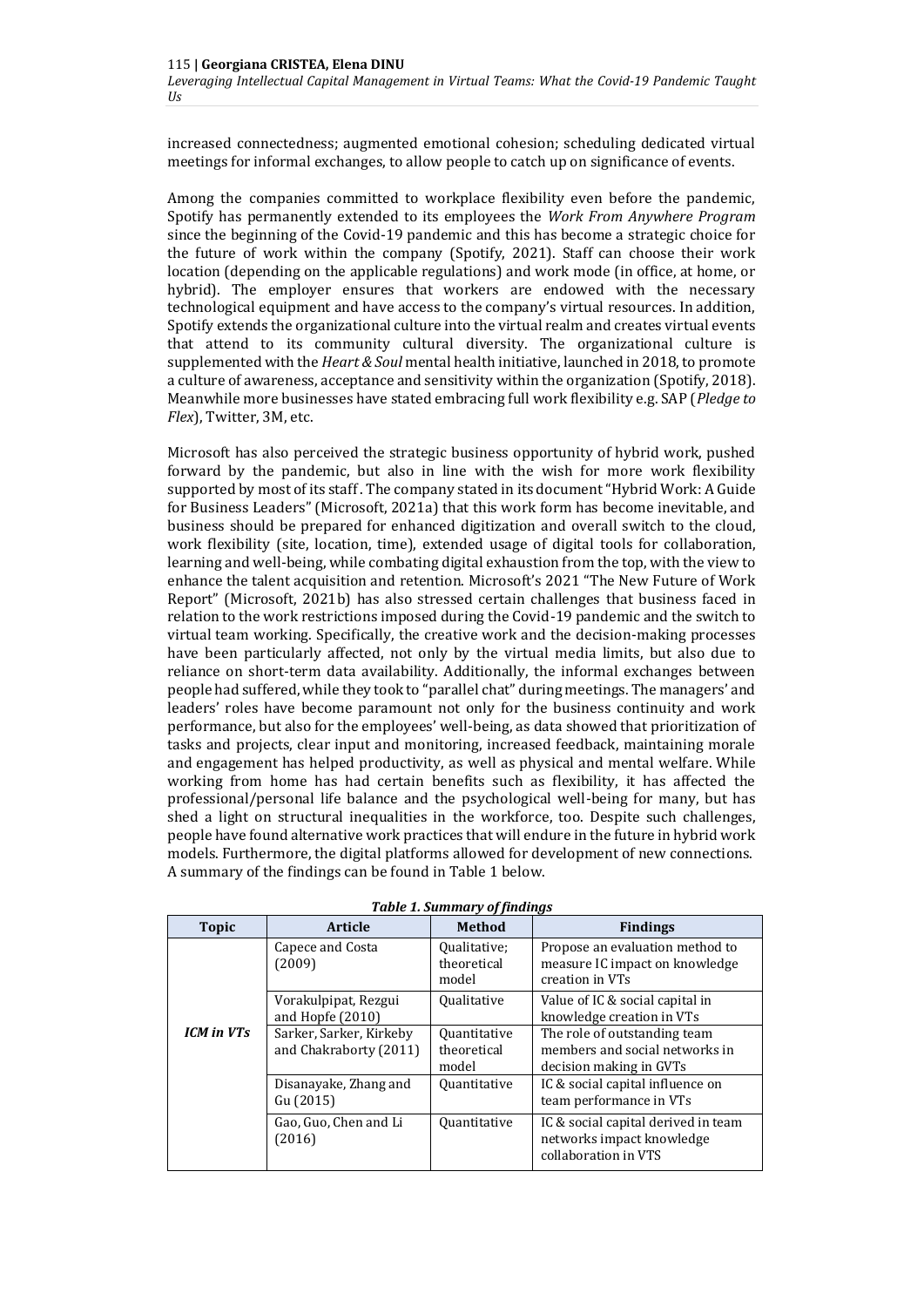|                            | Van Zyl and Hofmeyr<br>(2021)                                 | Qualitative                  | Connectedness, leadership<br>approach and quality of exchanges<br>among team members affect                            |
|----------------------------|---------------------------------------------------------------|------------------------------|------------------------------------------------------------------------------------------------------------------------|
|                            | Radonić, Vukmirović<br>and Milosavljević<br>(2021)            | Quantitative                 | performance in dispersed teams<br>Positive effect of hybrid working on<br>IC                                           |
|                            | Maznevski and Chudoba<br>(2000)                               | Theoretical;<br>qualitative  | Theoretical framework for GVTs<br>functioning                                                                          |
|                            | Morley, Cormican and<br>Folan (2015)                          | Qualitative                  | Advantages and disadvantages of<br>VT working                                                                          |
| <b>VTs</b><br>functioning: | Isaac, Herremans and<br>Nazari (2017)                         | Qualitative                  | Structures, characteristics and<br>dynamics of a virtual company                                                       |
| framework                  | Abarca, Palos-Sanchez<br>and Rus-Arias (2020)                 | <b>SLR</b>                   | Main themes in the VT literature                                                                                       |
|                            | Handke, Klonek, Parker<br>and Kauffeld (2020)                 | LR                           | Work design in VTs                                                                                                     |
|                            | Morrison-Smith and<br>Ruiz, (2020)                            | SLR                          | Challenges in VTs                                                                                                      |
|                            | Chamakiotis, Panteli and<br>Davison (2021)                    | <b>LR</b>                    | E-leadership in VTs                                                                                                    |
|                            | Malhotra, Majchrzak<br>and Rosen (2007)                       | Qualitative                  | Effective leadership practices in<br><b>VTs</b>                                                                        |
|                            | Larson and DeChurch<br>(2020)                                 | <b>LR</b>                    | Relationship between technology<br>and leadership in VTs                                                               |
| VTs &                      | Kilcullen, Feitosa and<br>Salas (2021)                        | LR                           | Leadership practices to quickly<br>adapt to the Covid-19 pandemic<br>crisis                                            |
| leadership                 | Newman and Ford<br>(2021)                                     | Theoretical                  | Leadership approaches for aligning<br>organizations to requirements of<br>virtual work during Covid-19<br>pandemic     |
|                            | Bizilj, Boštjančič and<br>Sočan (2021)                        | Quantitative                 | Virtual leadership efficacy during<br>Covid-19 pandemic                                                                |
|                            | Batirlik, Gencer and<br>Akkucuk (2022)                        | Qualitative                  | GVTs leadership styles in MNCs                                                                                         |
|                            | Jarvenpaa and Leidner<br>(1999)                               | Qualitative;<br>Quantitative | Role of trust and communication in<br><b>GVTs</b>                                                                      |
|                            | Pinjani and Palvia<br>(2013)                                  | Quantitative                 | Trust impact on knowledge sharing<br>in GVTs                                                                           |
|                            | Nemiro (2016)                                                 | Qualitative                  | Connection affects creativity in VTS                                                                                   |
|                            | Alsharo, Gregg<br>and Ramirez (2017)                          | <b>Ouantitative</b>          | Trust influences knowledge<br>sharing                                                                                  |
| VTs & trust                | <b>Lippert and Dulewicz</b><br>(2018)                         | Quantitative                 | Trustworthiness has a significant<br>effect on GVTs performance                                                        |
|                            | Maynard and Gilson<br>(2021)                                  | Qualitative                  | Professional familiarity influences<br>trust and VT performance                                                        |
|                            | Javidana and Zaheerb<br>(2021)                                | Qualitative                  | Trust depends on cultural<br>background and experience                                                                 |
|                            | Dinh, Reyes, Kayga,<br>Lindgren, Feitosa and<br>Salas (2021). | Qualitative                  | Leaders can build affective and<br>cognitive trust                                                                     |
|                            | Flavian, Guinalíu and<br>Jordan (2022)                        | Quantitative                 | Leader's personality affects trust in<br>VTs                                                                           |
| VTs &                      | Jarvenpaa and Leidner<br>(1999)                               | Qualitative;<br>Quantitative | Role of trust and communication in<br>GVTs                                                                             |
| communica-<br>tion         | Vătămănescu, Dinu,<br>Stratone, Stăneiu and<br>Vintilă (2022) | Quantitative                 | Communication affects team<br>culture, as well as performance in<br>VTs, which leads to satisfaction<br>with team work |
|                            | <b>Brucks and Levay</b><br>(2022)                             | Laboratory<br>study          | Videoconferencing impedes<br>creativity                                                                                |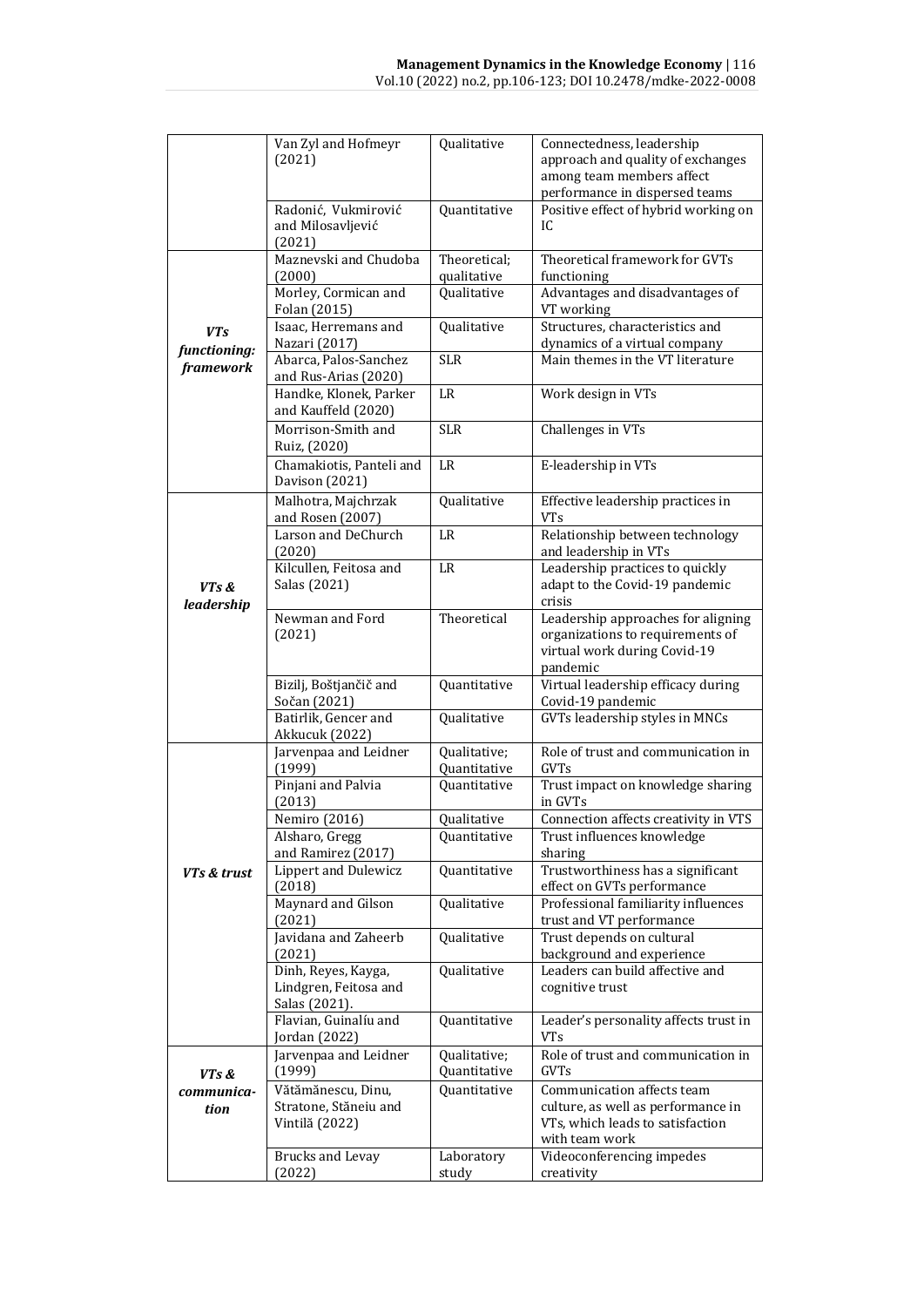# 117 **| Georgiana CRISTEA, Elena DINU**

*Leveraging Intellectual Capital Management in Virtual Teams: What the Covid-19 Pandemic Taught Us*

|                      | Bartsch, Weber, Büttgen<br>and Huber (2021) | Quantitative  | Task- and relationship-oriented<br>leadership affects VT performance           |
|----------------------|---------------------------------------------|---------------|--------------------------------------------------------------------------------|
| VTs &<br>performance | Mangla (2021)                               | Quantitative  | Behavioural cultural intelligence<br>significantly impacts VT<br>effectiveness |
|                      | Maurer, Bach and Oertel                     | Qualitative;  | Team cohesion positively affects                                               |
|                      | (2022)                                      | quantitative  | team performance                                                               |
|                      | Hargreaves, Clarke and                      | Quantitative; | VT performance influences and is                                               |
|                      | Lester (2022)                               | qualitative   | influenced by knowledge sharing                                                |
|                      |                                             |               | (facilitated by digital tools),                                                |
|                      |                                             |               | leadership, trust, technology                                                  |
|                      |                                             |               | acceptance, social capital and                                                 |
|                      |                                             |               | communication                                                                  |
|                      | Chumg, Cooke, Fry and                       | Quantitative  | Employee well-being is related to                                              |
|                      | Hung (2015)                                 |               | social capital development in VTs                                              |
|                      |                                             |               | and plays an important role in                                                 |
|                      |                                             |               | knowledge sharing                                                              |
|                      | Murphy (2021)                               | Theoretical   | Workplace-related benefit cuts                                                 |
|                      |                                             |               | could negatively affect staff;                                                 |
|                      |                                             |               | women- and young employees                                                     |
|                      |                                             |               | could bear the negative impact of                                              |
|                      |                                             | Theoretical   | flexible working arrangements                                                  |
|                      | Golden (2021)                               |               | Tactics to ensure work-family                                                  |
|                      |                                             |               | boundaries; employee preferences<br>determine segmentation or                  |
| VTs & well-          |                                             |               |                                                                                |
| being                |                                             |               | integration of the two roles<br>Covid-19-related discussions                   |
|                      | Qin, Yam, Chen, Li and<br>Dong (2021)       | Quantitative  | negatively affect creativity in VTs                                            |
|                      | Chaudhary, Rohtagi,                         | Quantitative  | Leaders' e-communication skills, e-                                            |
|                      | Singh and Arora (2022)                      |               | change management skills and e-                                                |
|                      |                                             |               | technological skills impact the                                                |
|                      |                                             |               | employees' wellbeing during the                                                |
|                      |                                             |               | Covid-19 pandemic                                                              |
|                      | Soga, Bolade-                               | <b>SLR</b>    | Flexible working practices raise                                               |
|                      | Ogunfodun, Mariani,                         |               | numerous well-being related                                                    |
|                      | Nasr and Laker (2022)                       |               | concerns                                                                       |
|                      | Chai and Park (2022)                        | LR; case      | Dispersion, isolation, insecurity,                                             |
|                      |                                             | studies       | uncertainty can affect                                                         |
|                      |                                             |               | psychological well-being                                                       |
|                      | Redlbacher and Hattke                       | Qualitative   | Digital meetings facilitate                                                    |
|                      | (2022)                                      |               | collaboration effectiveness and                                                |
|                      |                                             |               | subsequently innovation                                                        |
|                      | Paul (2006)                                 | Qualitative   | ICTs are not apt for tacit knowledge                                           |
|                      |                                             |               | sharing                                                                        |
|                      | Reed and Knight (2010)                      | Quantitative  | Inadequate tacit knowledge                                                     |
|                      |                                             |               | sharing is a major risk in VTs                                                 |
|                      | Kauppila, Rajala and                        | Qualitative   | Tacit knowledge sharing can be a                                               |
|                      | Jyrama (2011)                               |               | challenge in VTs, if employees do<br>not feel motivated                        |
|                      | Cao, Xu, Liang and                          |               |                                                                                |
| <b>KM</b> in VTs     | Chaudhry (2012)                             | Quantitative  | Competition may impede tacit<br>knowledge sharing in high-tech                 |
|                      |                                             |               | sectors                                                                        |
|                      | Pinjani and Palvia                          | Quantitative  | Trust impact on knowledge sharing                                              |
|                      | (2013)                                      |               | in GVTs                                                                        |
|                      | Davidaviciene, Al                           | Quantitative  | Knowledge sharing in the IT                                                    |
|                      | Majzoub and Meidute-                        |               | industry is impacted by various                                                |
|                      | Kavaliauskiene (2020)                       |               | factors                                                                        |
|                      | Cheng, Kolbe, Grant,                        | Qualitative   | Importance of psychological safety                                             |
|                      | Eller, Hales, Symon,                        |               | and social presence in VTs                                                     |
|                      | Griswold and Eppich                         |               |                                                                                |
|                      | (2020)                                      |               |                                                                                |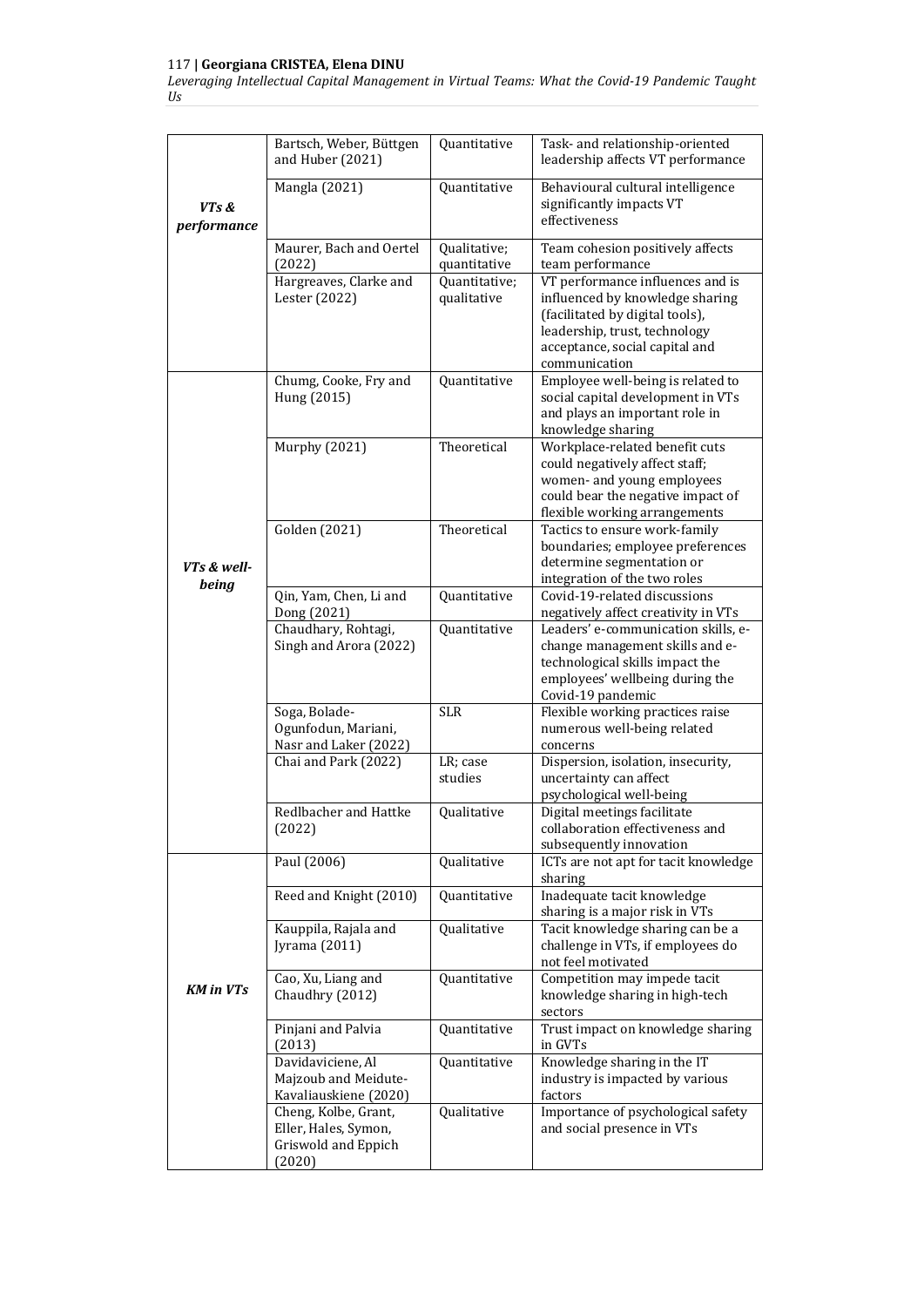|                       | Hung, Cheng, Hou and<br>Chen (2021)   | <b>Quantitative</b>          | Knowledge sharing and<br>contribution, as well as knowledge<br>absorption are impacted in high-<br>tech sector VTs where competition<br>is high |
|-----------------------|---------------------------------------|------------------------------|-------------------------------------------------------------------------------------------------------------------------------------------------|
|                       | Zajac, Randall and<br>Holladay (2021) | Theoretical                  | Tactics to enhance informal<br>exchanges in VTs                                                                                                 |
| VTs best<br>practices | Whilans, Perlow and<br>Turek (2021)   | <b>Qualitative</b>           | Tactics to improve task-, process-<br>and relationship-related<br>interactions                                                                  |
|                       | Gibson and Grushina<br>(2021)         | Qualitative;<br>quantitative | Strategies to increase VT<br>effectiveness                                                                                                      |
|                       | Krehl and Büttgen<br>2022)            | Qualitative                  | Effective e-leadership practices                                                                                                                |

Source: Authors' own analysis

# **Conclusions**

The literature concerning the impact of IC management on VTs is minimal, unlike the investigation of the role of IC in traditional organizations, as revealed by this study, despite the boom in the use of VTs recently. Nevertheless, there is an upward trend, based on the unveiling of the newest research published by the academia in the aftermath of the Covid-19 pandemic, event which had the unintended effect of exponentially extending the use of flexible work arrangements in the virtual environment.

Though some IC components have made the object of research in a multitude of papers on VTs, as shown here, researchers are still to analyze their significance through the lens of the intellectual capital-based view and its grounding theory.

From a theoretical point of view this study aimed to reveal and fill in a research gap, while stressing the need for sustained efforts to enrich the IC field with new knowledge avenues in harmony with the most recent business, economic and societal trends. From a practical perspective, the paper attempted to offer to the managers a review of the latest investigations and best practices in respect of work in VTs and the role of IC in adding value to organizations.

#### **References**

- Abarca, V. M., Palos-Sanchez, P. R., & Rus-Arias, E. (2020). Working in Virtual Teams: A Systematic Literature Review and a Bibliometric Analysis. *IEEE Access, 8*, 168923–168940. https://doi.org/10.1109/ACCESS.2020.3023546
- Alavi, M., & Tiwana, A. (2002). Knowledge integration in virtual teams: The potential role of KMS. *Journal of the American Society for Information Science and Technology*, *53*(12), 1029-1037.<https://doi.org/10.1002/asi.10107>
- Alsharo, M., Gregg, D., & Ramirez, R. (2017). Virtual team effectiveness: The role of knowledge sharing and trust. *[Information & Management,](javascript:void(0)) 54*(4), 479-490. https:/ /doi.org/10.1016/j.im.2016.10.005
- [Bartsch, S.,](https://www.emerald.com/insight/search?q=Silke%20Bartsch) [Weber, E.,](https://www.emerald.com/insight/search?q=Ellen%20Weber) [Büttgen, M.,](https://www.emerald.com/insight/search?q=Marion%20B%C3%BCttgen) & [Huber, A.](https://www.emerald.com/insight/search?q=Ariana%20Huber) (2021). Leadership matters in crisisinduced digital transformation: how to lead service employees effectively during the COVID-19 pandemic. *[Journal of Service Management](https://www.emerald.com/insight/publication/issn/1757-5818)*, *32*(1), 71-85. [https://](https://doi.org/10.1108/JOSM-05-2020-0160) [doi.org/10.1108/JOSM-05-2020-0160](https://doi.org/10.1108/JOSM-05-2020-0160)
- Batırlık, S. N., Gencer, Y. G., & Akkucuk, U. (2022).Global Virtual Team Leadership Scale (GVTLS) Development in Multinational Companies. *Sustainability, 14*(2), 1038. <https://doi.org/10.3390/su14021038>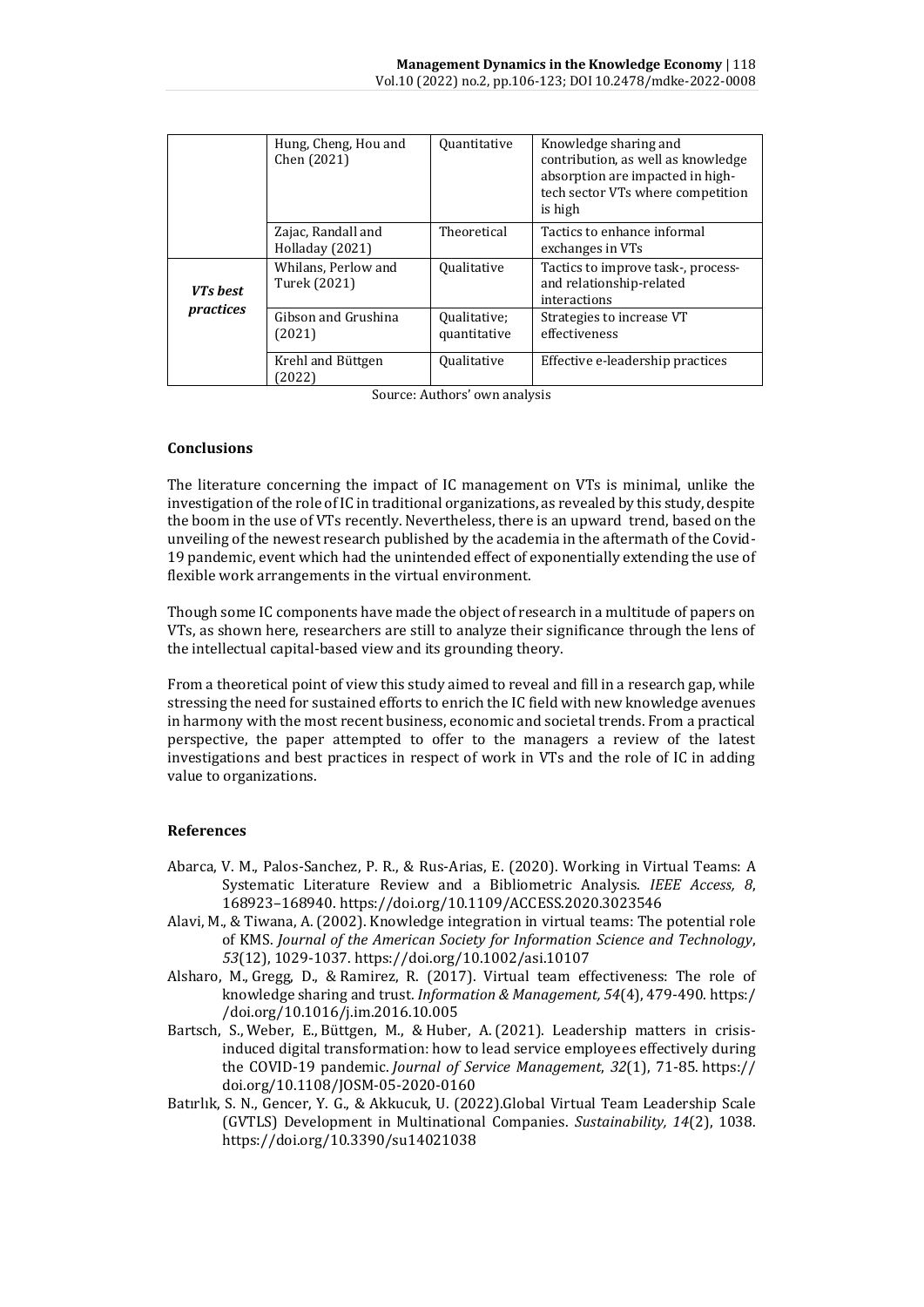- Berzkalne, I., & Zelgalve, E. (2014). Intellectual capital and company value. *Procedia-Social and Behavioral Sciences*, *110,* 887-896. [https://doi.org/10.1016/j.sbspro.](https://doi.org/10.1016/j.sbspro.2013.12.934) [2013.12.934](https://doi.org/10.1016/j.sbspro.2013.12.934)
- Bizilj, S., Boštjančič, E., & Sočan, G. (2021). Perceived Efficacy of Virtual Leadership in the Crisis of the COVID-19 Pandemic. *Changing Societies & Personalities*, *5*(3), 389– 404[. https://doi.org/10.15826/csp.2021.5.3.141](https://doi.org/10.15826/csp.2021.5.3.141)
- Bontis, N. (1998). Intellectual capital: an exploratory study that develops measures and models. *Management Decision*, *36*(2), 63-76. https://doi.org[/10.1108/0025](https://doi.org/10.1108/00251749810204142) [1749810204142.](https://doi.org/10.1108/00251749810204142)
- Bratianu, C. (2018). Intellectual capital research and practice: 7 myths and one golden rule. *Management & Marketing. Challenges for the Knowledge Society*, *13*(2), 859- 879. https://doi.org[/10.2478/mmcks-2018-0010](http://dx.doi.org/10.2478/mmcks-2018-0010)
- Buenechea-Elberdin, M., Saenz, J., & Kianto, A. (2018). Knowledge management strategies, Intellectual Capital, and innovation performance: a comparison between highand low-tech firms. *Journal of Knowledge Management, 22*(8), 1757-1781[. https:/](https://doi.org/10.1108/JKM-04-2017-0150) [/doi.org/10.1108/JKM-04-2017-0150](https://doi.org/10.1108/JKM-04-2017-0150)
- Brucks, M. S., & Levav, J. (2022). Virtual communication curbs creative idea generation. *Nature, 605*, 108-130.<https://doi.org/10.1038/s41586-022-04643-y>
- Capece, G., & Costa, R. (2009). Measuring knowledge creation in virtual teams through the social network analysis. *[Knowledge Management Research & Practice,](javascript:void(0)) 7*(4), 329- 338. https://doi.org/10.1057/kmrp.2009.25
- Cao, W., Xu, L., Liang, L., & Chaudhry, S. S. (2012). The impact of team task and job engagement on the transfer of tacit knowledge in e-business virtual teams. *Information Technology and Management, 13*(May), 333–340. https://doi.org/ 10.1007/s10799-012-0129-6
- Chai, D. S., & Park, S. (2022) The increased use of virtual teams during the Covid-19 pandemic: implications for psychological well-being. *Human Resource Development International, 25*(2), 199-218. https://doi.org/10.1080/136788 68.2022.2047250
- Chamakiotis, P., Panteli, N., & Davison, R. M. (2021). Reimagining e-leadership for reconfigured virtual teams due to Covid-19. *International Journal of Information Management, 60*(October), 102381. https://doi.org/10.1016/j.ijinfomgt.2021. 102381
- Chaudhary, P., Rohtagi, M., Singh, R. K., & Arora, S. (2022). Impact of leader's ecompetencies on employees' wellbeing in global virtual teams during COVID-19: the moderating role of emotional intelligence. *Employee Relations*. https:// doi.org/10.1108/ER-06-2021-0236
- Cheng, A., Kolbe, M., Grant, V., Eller, S., Hales, R., Symon, B., Griswold, S., & Eppich, W. (2020). A practical guide to virtual debriefings: Communities of inquiry perspective. *Advances in Simulation, 5*(1), 1–9. [https://doi.org/10.1186/s41077-](https://doi.org/10.1186/s41077-020-00141-1) [020-00141-1](https://doi.org/10.1186/s41077-020-00141-1)
- Chumg, H., Cooke, L., Fry, J., & Hung, I. (2015). Factors Affecting Knowledge Sharing in the Virtual Organisation: Employees' Sense of Well-Being as a Mediating Effect. *Computers in Human Behavior, 44*(March), 70–80. https://doi.org/10.1016/ j.chb.2014.11.040
- Cristea, G., & Mitan, A. (2017). Managing Generation Y a Theoretical Perspective. In F. Pînzaru, A. Zbuchea, C. Brătianu, E.-M. Vătămănescu & A. Mitan (Eds.), *Proceedings of the 5th International Conference STRATEGICA. Shift! Major Challenges of Today's Economy* (pp. 813-821). Tritonic.
- Davidaviciene, V., Al Majzoub, K., & Meidute-Kavaliauskiene, I. (2020). Factors Affecting Knowledge Sharing in Virtual Teams. *Sustainability, 12*(17), 6917. https:// doi.org/10.3390/su12176917
- Dean, A., & Kretschmer, M. (2007). Can Ideas Be Capital? Factors of Production in the Postindustrial Economy: A Review and Critique. *Academy of Management Review*, *32*(2), 573-594. https://doi.org[/10.5465/AMR.2007.24351866](http://dx.doi.org/10.5465/AMR.2007.24351866)
- Dinh, J. V., Reyes, D. L., Kayga, L., Lindgren, C., Feitosa, J., & Salas, E. (2021). Developing team trust: Leader insights for virtual settings. *Organizational Dynamics, 50*, 1-11. <https://doi.org/10.1016/j.orgdyn.2021.100846>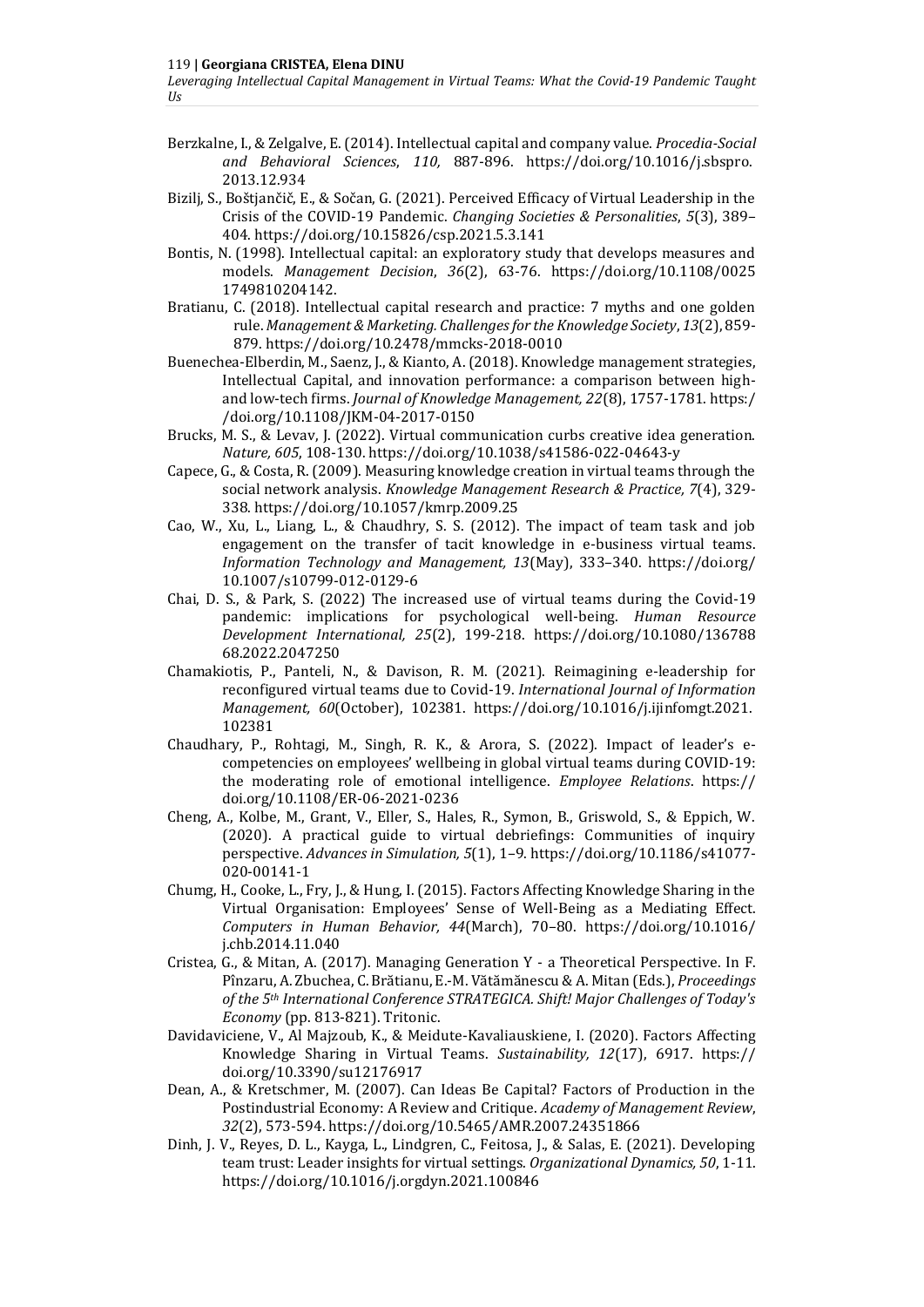- Dissanayake, I., Zhang, J., & Gu, B. (2015). Task Division for Team Success in Crowdsourcing Contests: Resource Allocation and Alignment Effects. *[Journal of](javascript:void(0))  [Management Information Systems,](javascript:void(0)) 32*(2), 8-39. https://doi.org/10.1080/074212 22.2015.1068604
- Edvinsson, L., & Malone, M.S. (1997). *Intellectual Capital: Realizing Your Company's True Value by Finding its Hidden Brainpower* (1<sup>st</sup> ed.). Harper Business.
- Eissa, G., Fox, C., Webster, B. D., & Kim J. (2012). A Framework for Leader Effectiveness in Virtual Teams. *Journal of Leadership, Accountability and Ethics, 9*(2), 11–22.
- Flavian, C., Guinalíu, M., & Jordan, P. (2022). Virtual teams are here to stay: How personality traits, virtuality and leader gender impact trust in the leader and team commitment. *European Research on Management and Business Economics, 28*, 100193.<https://doi.org/10.1016/j.iedeen.2021.100193>
- Gallup (2022, March 15). *The Future of Hybrid Work: 5 Key Questions Answered With Data (Ben Wigert)*. [https://www.gallup.com/workplace/390632/future-hybrid-work](https://www.gallup.com/workplace/390632/future-hybrid-work-key-questions-answered-data.aspx) [-key-questions-answered-data.aspx](https://www.gallup.com/workplace/390632/future-hybrid-work-key-questions-answered-data.aspx)
- Gao, S., Guo, Y., Chen, J., & Li, L. (2016). Factors affecting the performance of knowledge collaboration in virtual team based on capital appreciation. *Information Technology and Management, 17*(September), 119–131. https://doi.org/10.1007 /s10799-015-0248-y
- Gibson, C. B., & Grushina, S. V. (2021). A Tale of Two Teams: Next Generation Strategies for Increasing the Effectiveness of Global Virtual Teams. *Organizational Dynamics, 50*, 1-12[. https://doi.org/10.1016/j.orgdyn.2020.100823](https://doi.org/10.1016/j.orgdyn.2020.100823)
- Gilson, L. L., Maynard, M. T., Jones Young, N. C., Vartiainen, M., & Hakonen, M. (2015). Virtual teams research: 10 years, 10 themes, and 10 opportunities. *Journal of Management, 41*(5), 1313-1337. [https://doi.org/10.1177/0149206314559946](https://doi.org/10.1177%2F0149206314559946)
- Golden, T. D. (2021). Telework and the Navigation of Work-Home Boundaries. *Organizational Dynamics, 50*, 1-10. https://doi.org/10.1016/j.orgdyn.2020.100 822
- Großer, B., & Baumöl, U. (2017). Virtual teamwork in the context of technological and cultural transformation. *IJISPM-International Journal of Information Systems and Project Management*, *5*(4), 21-35.<https://doi.org/10.12821/ijispm050402>
- Handke, L., Klonek, F. E., Parker, S. K., & Kauffeld, S. (2020). Interactive Effects of Team Virtuality and Work Design on Team Functioning. *Small Group Research, 51*(1), 3– 47. https://doi.org/10.1177/1046496419863490
- Hargreaves, C., Clarke, A., & Lester, K. R. (2022) Microsoft Teams and team performance in the COVID-19 pandemic within an NHS Trust Community Service in North-West England. Team Performance Management. *Team Performance Management, 28*(1/2), 79-94. <https://doi.org/10.1108/TPM-11-2021-0082>
- Harvey, M., Novicevic, M. M., & Garrison, G. (2005). Global virtual teams: A human resource capital architecture. *The International Journal of Human Resource Management*, *16*(9), 1583-1599.<https://doi.org/10.1080/09585190500239119>
- Henry, M. S., Le Roux, D. B., & Parry, D. A. (2021). Working in a post Covid-19 world: Towards a conceptual framework for distributed work. *South African Journal of Business Management, 52*(1), a2155. https://doi.org/10.4102/ sajbm.v52i1.2155
- Herremans, I. M., Isaac, R. G., Kline, T. J., & Nazari, J. A. (2011). Intellectual Capital and Uncertainty of Knowledge: Control by Design of the Management System. *Journal of Business Ethics*, *98*(4), 627-640. <https://doi.org/10.1007/s10551-010-0642-7>
- Hoch, J. E., & Kozlowski, S. W. (2014). Leading virtual teams: Hierarchical leadership, structural supports, and shared team leadership. *Journal of Applied Psychology, 99*(3), 390-403. https://doi.org[/10.1037/a0030264](https://doi.org/10.1037/a0030264)
- Hung, S.-W., Cheng, M.-J., Hou, C.-E., & Chen, N.-R. (2021). Inclusion in global virtual teams: Exploring non-spatial proximity and knowledge sharing on innovation. *Journal of Business Research, 128*(May), 599–610. https://doi.org/10.1016/j.jbusres.2020. 11.022
- Isaac, R. G., Herremans, I. M., & Nazari, J. A. (2017). Knowledge management in an innovative virtual company. *[International Journal of Learning and Intellectual](https://www.researchgate.net/journal/International-Journal-of-Learning-and-Intellectual-Capital-1479-4861)  [Capital](https://www.researchgate.net/journal/International-Journal-of-Learning-and-Intellectual-Capital-1479-4861)*, *14*(4), 388. https://doi.org/10.1504/IJLIC.2017.087335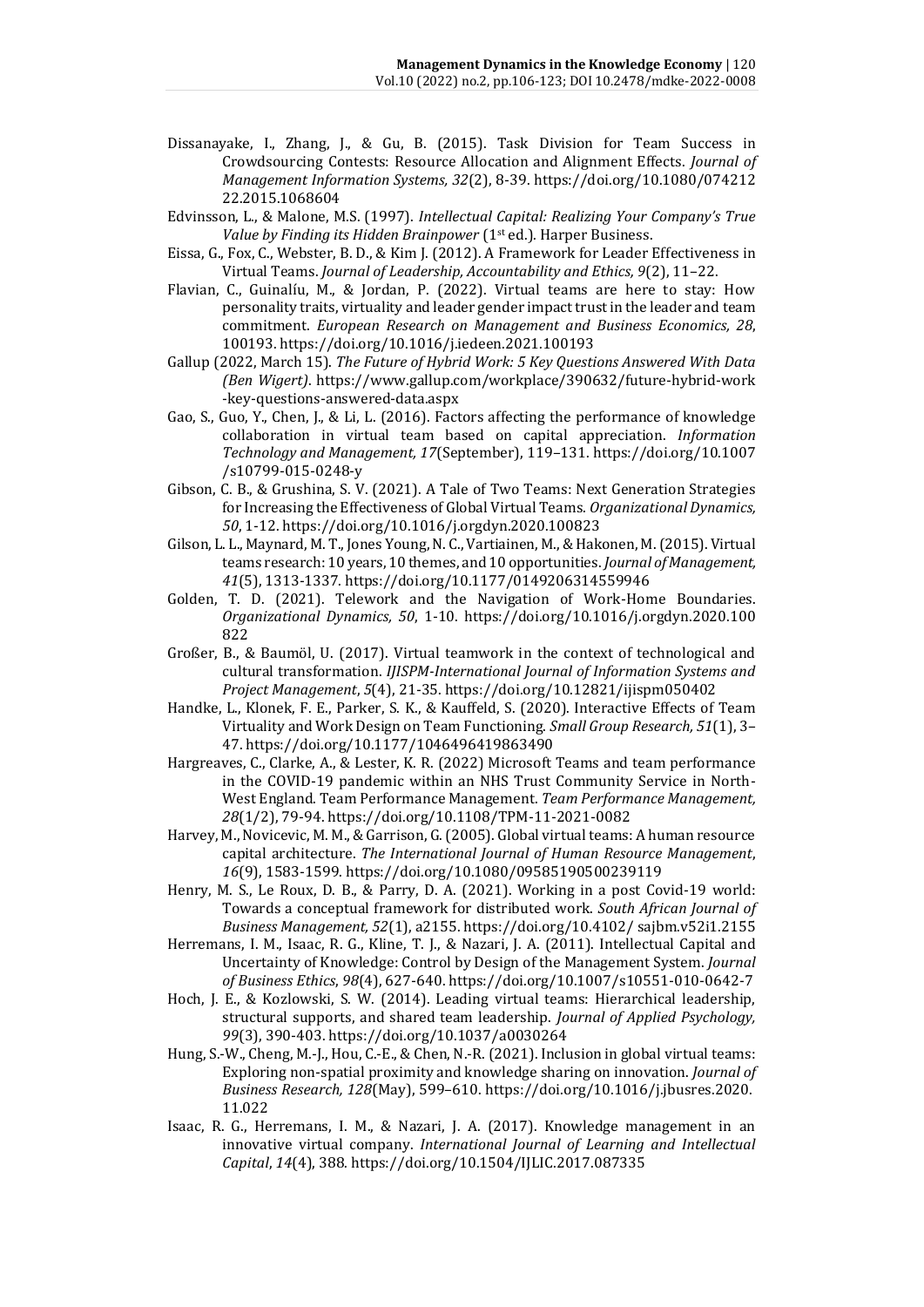Jarvenpaa, S. L., & Leidner, D. E. (1999). Communication and trust in global virtual teams. *Organization Science*, *10*(6), 791-815. https://doi.org/10.1287/orsc.10.6.791

- Javidana, M., & Zaheerb, A. (2021). The Geography of Trust: Building Trust in Global Teams. *Organizational Dynamics, 50*, 100781. [https://doi.org/10.1016/](https://doi.org/10.1016/j.orgdyn.2020.100781) [j.orgdyn.2020.100781](https://doi.org/10.1016/j.orgdyn.2020.100781)
- Kauppila, O.-P., Rajala, R., & Jyrama, A. (2011). Knowledge sharing through virtual teams across borders and boundaries. *[Management Learning,](javascript:void(0)) 42*(4), 395-418. https:// doi.org/10.1177/1350507610389685
- Kianto, A. (2007). What do we really mean by dynamic intellectual capital? *International Journal of Learning and Intellectual Capital, 4*(4), 342-356*.* https://doi.org/ [10.1504/IJLIC.2007.016332](http://dx.doi.org/10.1504/IJLIC.2007.016332)
- Kianto A., Hurmelinna-Laukkanen P., & Ritala P. (2010). Intellectual capital in service- and product-oriented companies. *Journal of Intellectual Capital, 11*(3), 305-325. https://doi.org/10.1108/14691931011064563
- Kilcullen, M., Feitosa, J., & Salas, E. (2021). Insights From the Virtual Team Science: Rapid Deployment During COVID-19. *Human Factors and Ergonomics Society*, 1-12. https://doi.org/10. 1177/0018720821991678
- Kirkman, B. L., Rosen, B., Tesluk, P. E., & Gibson, C. B. (2004). The impact of team empowerment on virtual team performance: The moderating role of face-to-face interaction. *Academy of Management Journal, 47*(2), 175-192. [https://doi.org/](https://doi.org/10.2307/20159571) [10.2307/20159571](https://doi.org/10.2307/20159571)
- Krehl, E.-H., & Büttgen, M. (2022). Uncovering the complexities of remote leadership and the usage of digital tools during the COVID-19 pandemic: A qualitative diary study. *German Journal of Human Resource Management*. https://doi.org/ 10.1177/23970022221083697
- Kucharska, W. (2021). Leadership, culture, intellectual capital and knowledge processes for organizational innovativeness across industries: the case of Poland. *Journal of Intellectual Capital, 22*(7), 121-141. https://doi.org/10.1108/JIC-02-2021-0047
- Larson, L., & DeChurch, L. A. (2020). Leading teams in the digital age: Four perspectives on technology and what they mean for leading teams. *The Leadership Quarterly, 31*, 101377[. https://doi.org/10.1016/j.leaqua.2019.101377](https://doi.org/10.1016/j.leaqua.2019.101377)
- Li, X., Nosheen, S., Ul Haq, N., & Gao, X. (2021). Value creation during fourth industrial revolution: Use of intellectual capital by most innovative companies of the world. *Technological Forecasting & Social Change, 163*(February), 120479. [https://](https://doi.org/10.1016/j.techfore.2020.120479) [doi.org/10.1016/j.techfore.2020.120479](https://doi.org/10.1016/j.techfore.2020.120479)
- Lipnack, J. S., & Stamps, J. (1997). *Virtual Teams – Reaching across Space, Time, and Organizations with Technology*. Wiley.
- Lipnack J. S., & Stamps J. (2000). *Virtual teams: people working across boundaries with technology*. Wiley.
- Lippert, H., & Dulewicz, V. (2018). A profile of high-performing global virtual teams. *Team Performance Management: An International Journal, 24*(3/4), 169-185. https:// doi.org/10.1108/TPM-09-2016-0040
- Malhotra, A., Majchrzak, A., & Rosen, B. (2007). Leading virtual teams. *Academy of Management perspectives*, *21*(1), 60-70.
- Mangla, N. (2021). Working in a pandemic and post-pandemic period Cultural intelligence is the key. *[International Journal of Cross Cultural Management,](javascript:void(0)) 21*(1), 53-69. https://doi.org/10.1177/14705958211002877
- Maurer, M., Bach, N., & Oertel, S. (2022). Forced to go virtual. Working-from-home arrangements and their effect on team communication during COVID-19 lockdown. *German Journal of Human Resource Management*. [https://doi.org/](https://doi.org/10.1177/23970022221083698) [10.1177/23970022221083698](https://doi.org/10.1177/23970022221083698)
- Maznevski, M. L., & Chudoba, K. M. (2000). Bridging space over time: global virtual team dynamics and effectiveness. *Organization Science*, *11*(5), 473-492. [https://](https://psycnet.apa.org/doi/10.1287/orsc.11.5.473.15200) [doi.org/10.1287/orsc.11.5.473.15200](https://psycnet.apa.org/doi/10.1287/orsc.11.5.473.15200)
- Mazzucchelli, A., Chierici, R., Tortora, D., & Fontana, S. (2021). Innovation capability in geographically dispersed R&D teams: The role of social capital and IT support. *Journal of Business Research, 128*(May), 742–751. [https://doi.org/10.1016/](https://doi.org/10.1016/j.jbusres.2019.05.034) [j.jbusres.2019.05.034](https://doi.org/10.1016/j.jbusres.2019.05.034)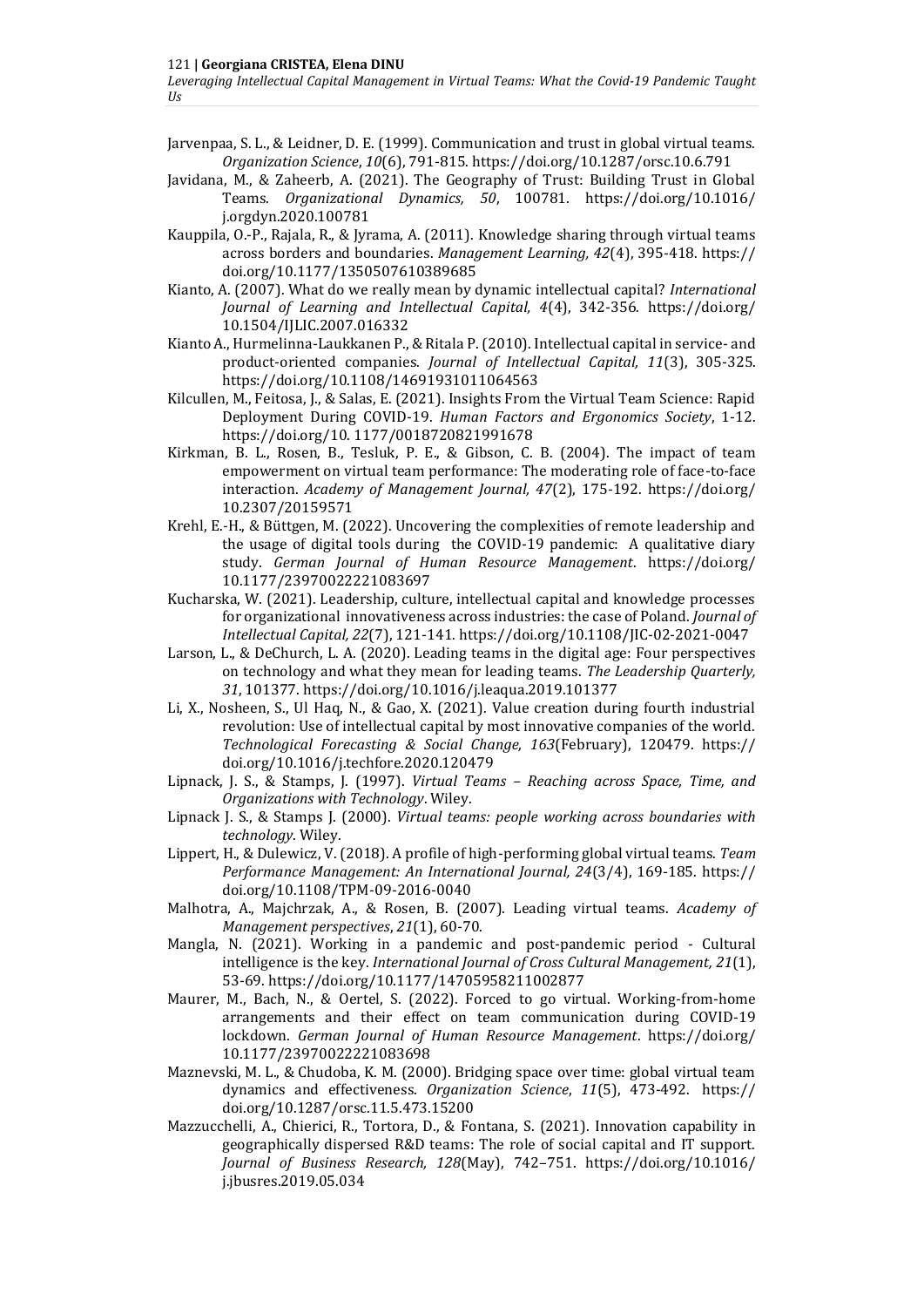- Maynard, M. T., & Gilson, L. L. (2021). Getting to know you: The importance of familiarity in virtual teams. *Organizational Dynamics, 50*(1), 1-6. [https://doi.org/10.1016/](https://doi.org/10.1016/j.orgdyn.2021.100844) [j.orgdyn.2021.100844](https://doi.org/10.1016/j.orgdyn.2021.100844)
- Microsoft. (2021a). Hybrid Work: A Guide for Business Leaders. [https://](https://clouddamcdnprodep.azureedge.net/gdc/gdcSwn4Qe/original) [clouddamcdnprodep.azureedge.net/gdc/gdcSwn4Qe/original](https://clouddamcdnprodep.azureedge.net/gdc/gdcSwn4Qe/original)
- Microsoft. (2021b). The New Future of Work. [https://www.microsoft.com/en-us/](https://www.microsoft.com/en-us/research/uploads/prod/2021/01/NewFutureOfWorkReport.pdf) [research/uploads/prod/2021/01/NewFutureOfWorkReport.pdf](https://www.microsoft.com/en-us/research/uploads/prod/2021/01/NewFutureOfWorkReport.pdf)
- Morley, S., Cormican, K., & Folan, P. (2015). An Analysis of Virtual Team Characteristics: A Model for Virtual Project Managers. *Journal of Technology Management & Innovation, 10*(1), 188-203. http://dx.doi.org/10.4067/S0718-272420150001 00014
- Morrison-Smith, S., & Ruiz, J. (2020). Challenges and barriers in virtual teams: a literature review. *SN Applied Sciences, 2*, 1096[. https://doi.org/10.1007/s42452-020-2801-](https://doi.org/10.1007/s42452-020-2801-5) [5](https://doi.org/10.1007/s42452-020-2801-5)
- Murphy, K. R. (2021). Life After COVID-19: What if We Never go Back to the Office? *Irish Journal of Management, 40*(2), 78-85. https://doi.org/10.2478/ijm-2021-0007
- Nemiro, J. E. (2016). Connection in creative virtual teams. *Journal of Behavioral and Applied Management, 2*(2), 93–115.<https://jbam.scholasticahq.com/article/814>
- Newman, S. A., & Ford, R. C. (2021). Five Steps to Leading Your Team in the Virtual COVID-19 Workplace. *Organizational Dynamics, 50*(1), 1-11. [https://doi.org/10.1016/](https://doi.org/10.1016/j.orgdyn.2020.100802) [j.orgdyn.2020.100802](https://doi.org/10.1016/j.orgdyn.2020.100802)
- Pablos, P. O. (2002). Evidence of Intellectual Capital Measurement from Asia, Europe and Middle East*, Journal of Intellectual Capital, 3*(2), 287-302. https://doi.org/ [10.1108/14691930210435624](http://dx.doi.org/10.1108/14691930210435624)
- Paul, D. L. (2006). Collaborative Activities in Virtual Settings: A Knowledge Management Perspective of Telemedicine. *Journal of Management Information Systems, 22*(4), 143-176. https://doi.org/10.2753/MIS0742-1222220406
- Petty, R., & Guthrie, J. (2000). Intellectual capital literature review. Measurement, reporting and management. *Journal of Intellectual Capital, 1*(2), 155-176. https:/ /doi.org/10.1108/14691930010348731.
- Pinjani, P., & Palvia, P. (2013). Trust and knowledge sharing in diverse global virtual teams. *[Information & Management,](javascript:void(0)) 50*(4), 144-153. https://doi.org/10.1016/ j.im.2012.10.002
- Qin, X., Yam, K. C., Chen, C., Li, W., & Dong, X. (2021). Talking about COVID-19 is positively associated with team cultural tightness: Implications for team deviance and creativity. *Journal of Applied Psychology, 106*(4), 530–541. [https://doi.org/10.](https://psycnet.apa.org/doi/10.1037/apl0000918) [1037/apl0000918](https://psycnet.apa.org/doi/10.1037/apl0000918)
- Radonić, M., Vukmirović, V., & Milosavljević, M. (2021). The Impact of Hybrid Workplace Models on Intangible Assets: The Case of an Emerging Country. *Amfiteatru Economic, 23*(58), 770-786. https://doi.org/10.24818/EA/2021/58/770
- Reed, A. H., & Knight, L. V. (2010). Effect of a virtual project team environment on communication-related project risk. *International Journal of Project Management, 28*(5), 422–427. https://doi.org/10.1016/j.ijproman.2009.08.002
- Redlbacher, F., & Hattke, F. (2022). How virtual meetings stimulate process innovations in organisations: mixed-methods evidence from emergency response providers. *[Innovation: Organization & Management.](javascript:void(0))* https://doi.org/10.1080/14479338. 2022.2045998
- Sarker, S., Sarker, S., Kirkeby, S., & Chakraborty, S. (2011). Path to "Stardom" in Globally Distributed Hybrid Teams: An Examination of a Knowledge-Centered Perspective using Social Network Analysis. *Decision Sciences, 42*(2), 339-370. https://doi.org/ 10.1111/j.1540-5915.2011.00314.x
- Serrat, O. (2017) *Managing Virtual Teams*. Springer.
- Suchan, J., & Hayzak, G. (2001). The communication characteristics of virtual teams: A case study. *IEEE Transactions on Professional Communication, 44*(3), 174-186. https:/ /doi.org/10.1109/47.946463
- Soga, L. R., Bolade-Ogunfodun, Y., Mariani, M., Nasr, R., & Laker, B. (2022). Unmasking the other face of flexible working practices: A systematic literature review. *Journal of*